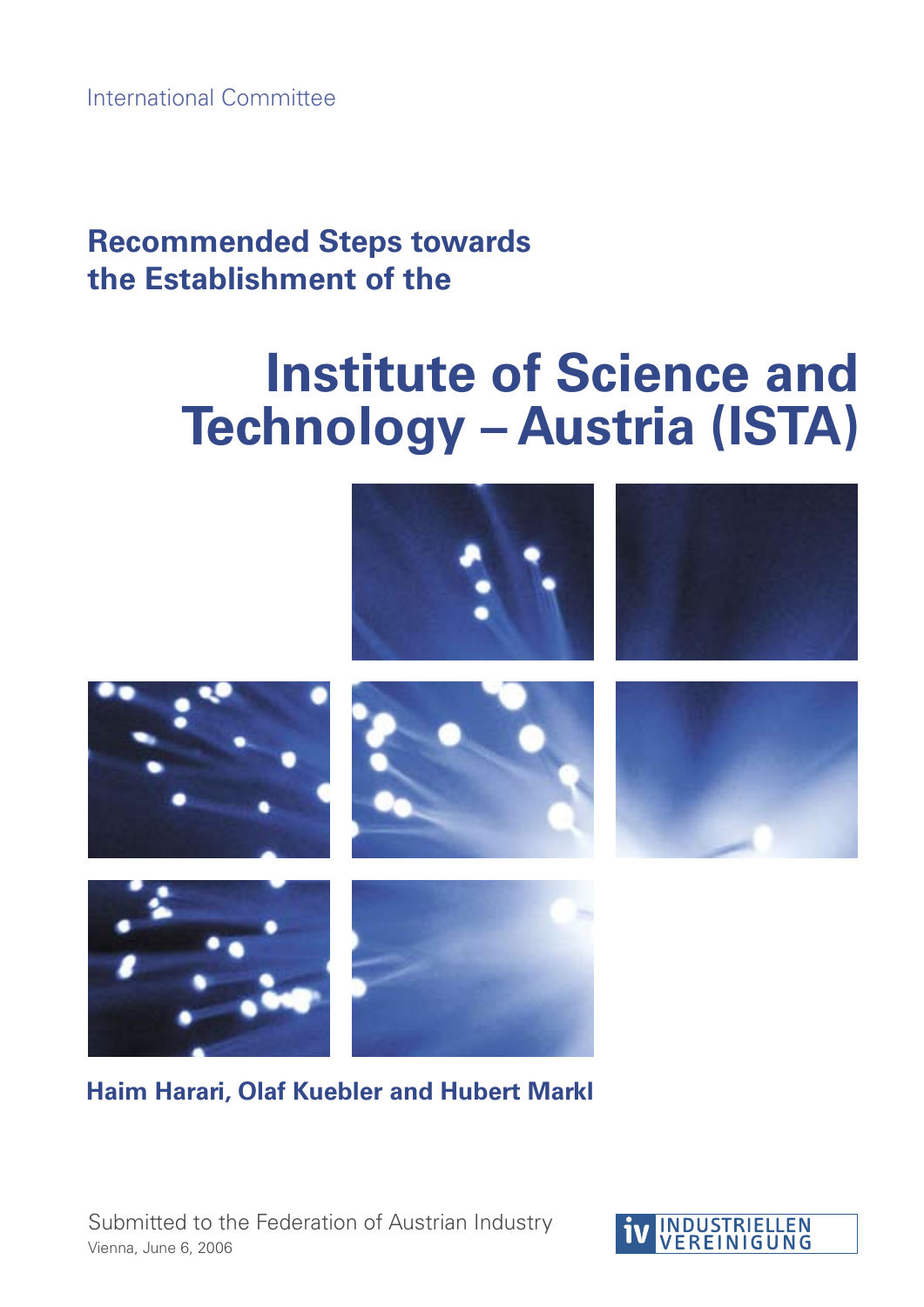### **Report of an International Committee**

**Recommended Steps Towards the Establishment of the**

# **"Institute of Science and Technology – Austria"**

# **(ISTA)**

## **Haim Harari, Olaf Kuebler and Hubert Markl**

**Submitted to the Federation of Austrian Industry**

**Vienna, June 6, 2006**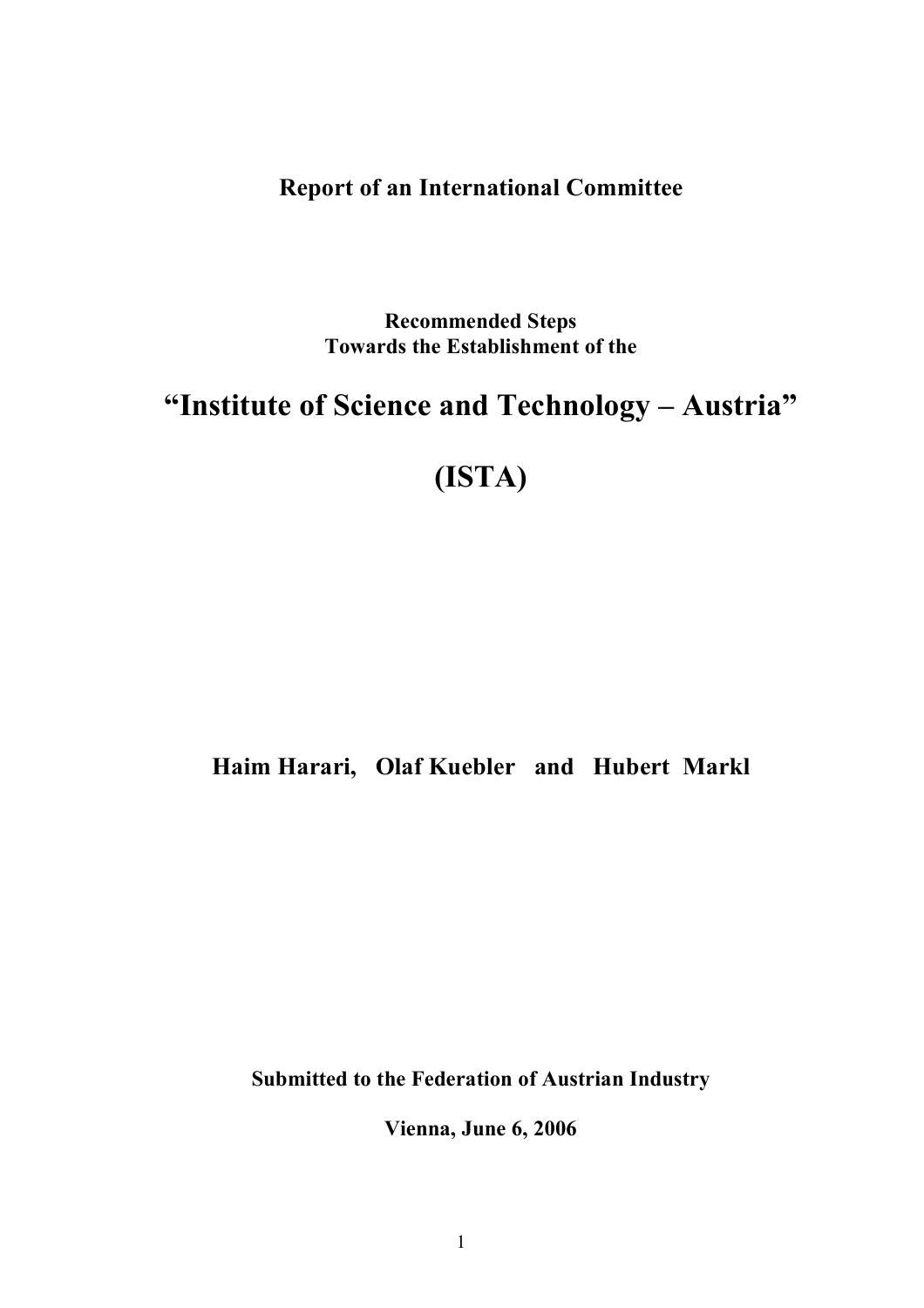#### **Table of Contents**

**Foreword**

**Executive Summary**

- **1. Introduction**
- **2. ISTA - An Institute of Basic Research**
- **3. Pursuit of Practical Application of Research**
- **4. The Law and the Board of Trustees**
- **5. Committees of the Board of Trustees**
- **6. The Leading Employees of ISTA**
- **7. Choice of Research Areas and Selection of First Scientists**
- **8. Location, Construction, Master Plan and Infrastructure**
- **9. Amenities for the ISTA Staff**
- **10. Scientific and Technical Appointments**
- **11. Relations with Other Research Organizations in Austria**
- **12. Ph.D. Program and the ISTA Graduate School**
- **13. International Character**
- **14. Public Image, the Name of ISTA and its "Corporate Identity"**
- **15. Financial Considerations**
- **16. The Next Immediate Steps**
- **Acknowledgements**

#### **Appendix: Letter of Appointment to the International Committee**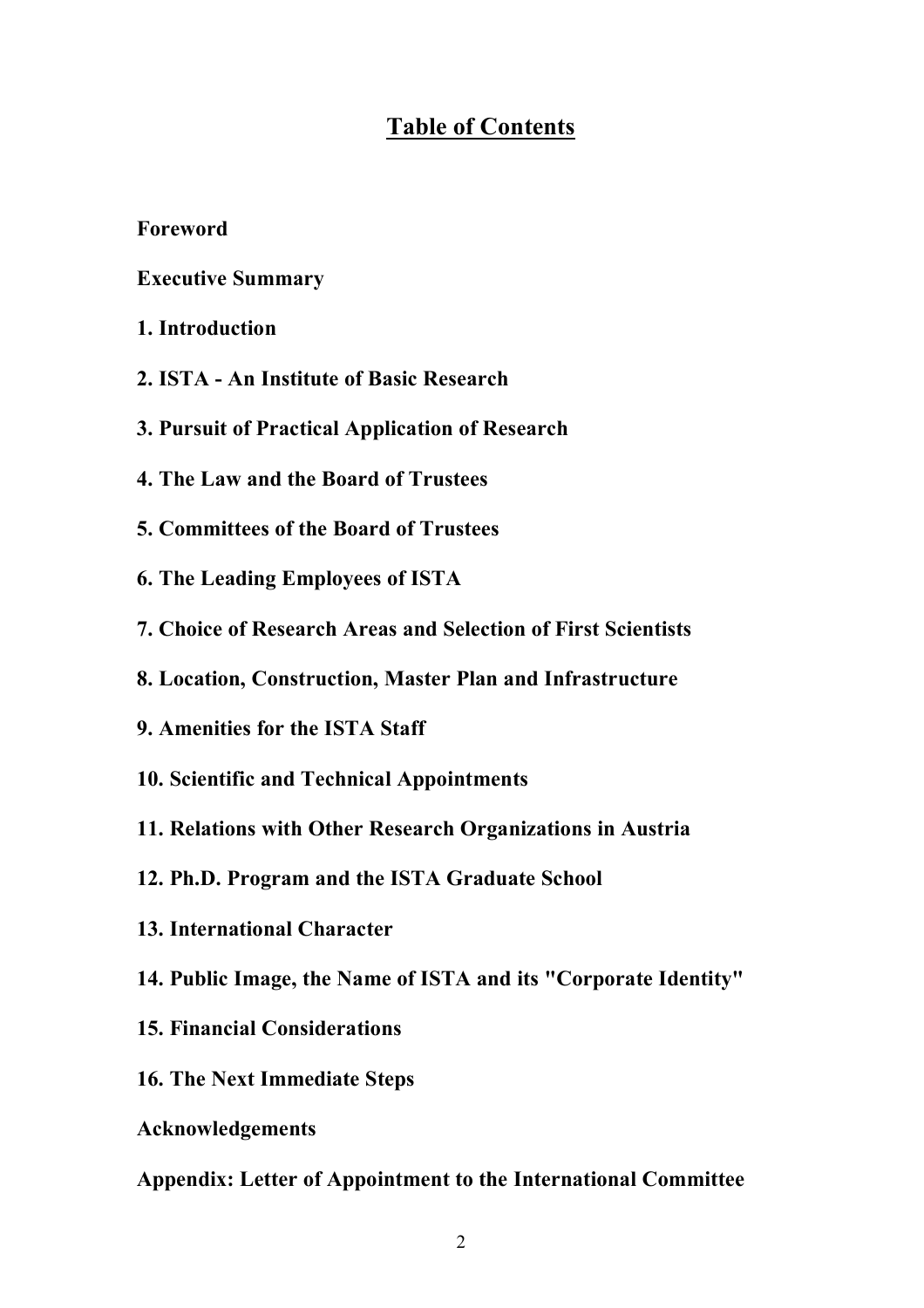## **Foreword**

The Federation of Austrian Industry has been one of the participating partners in the plan to establish in Austria an Institute for Basic Research, covering the various fields of the natural sciences and including a graduate school.

Following the Government decision on the site of the planned Institute, and the resignation of the original planning team of scientists and experts, the Federation of Industry has decided to seek the advice of an international team of scientists, who had considerable experience in managing similar research institutes in other countries.

The starting point for the discussions of the committee was the decisions, already taken by the Government of Austria, to proceed with the establishment of such an Institute, to make a specific financial commitment to it and to locate it in a specific site. The committee was asked to accept these facts as a pre-determined framework.

The letter of appointment to the international committee was issued on March 10, 2006 by Dr. Veit Sorger, President of the Federation of Austrian Industry. The terms of reference of the committee, as defined in that letter, appear in the Appendix to this report. The government and the original planning team were informed of the appointment of the international committee.

The international committee consisted of three members:

Professor **Haim Harari**, former President of the Weizmann Institute, Israel. Professor **Olaf Kuebler**, former President of ETH Zurich, Switzerland. Professor **Hubert Markl**, former President of the Max Planck Society, Germany.

The committee was asked to submit its report within 90 days. It has studied the relevant documents, discussed all the relevant issues and met with the parties concerned. Its report is hereby respectfully submitted to the President of the Federation of Austrian Industry.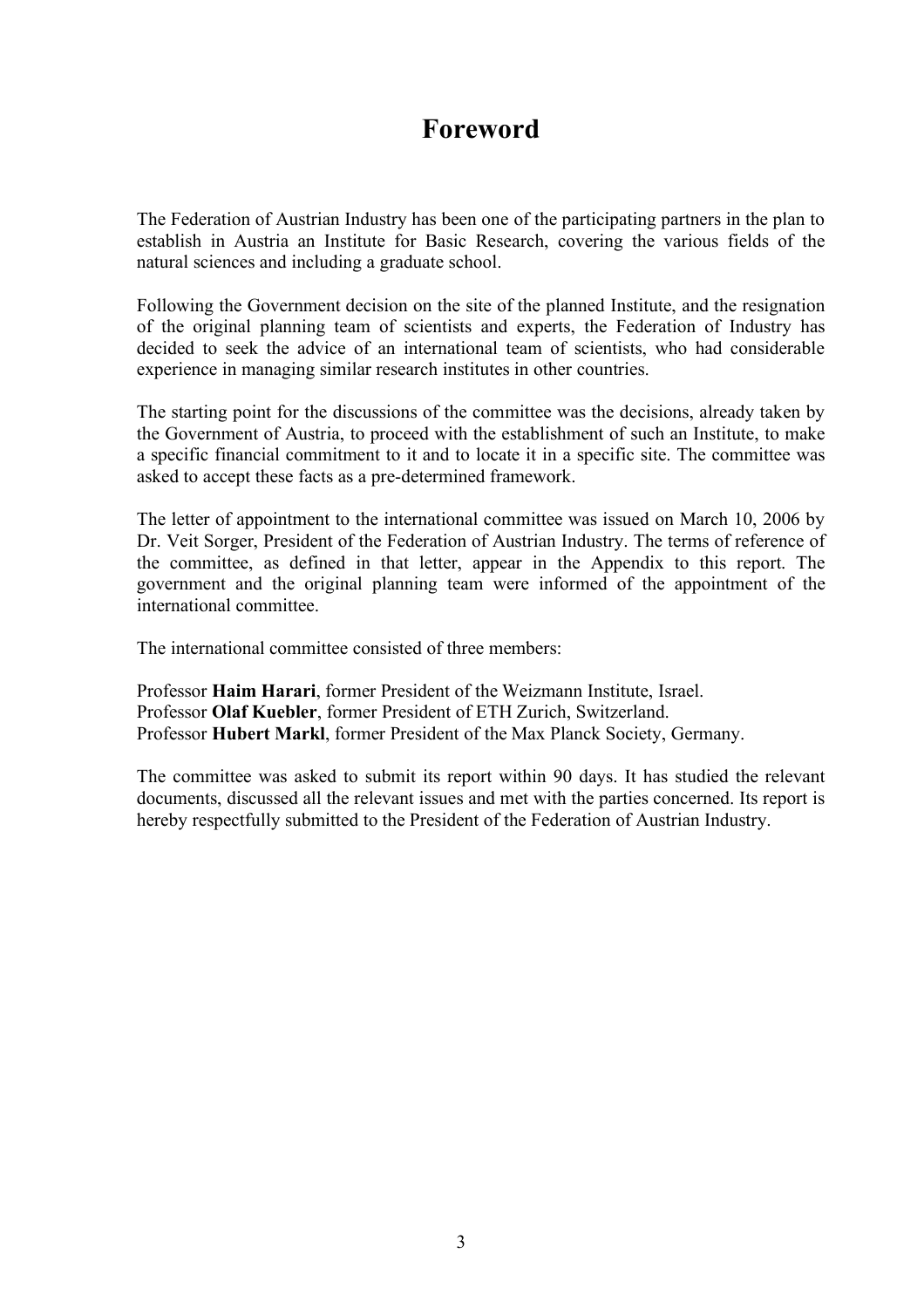## **Executive Summary**

Scientific research has always been a rewarding intellectual activity. But in the last few decades, scientific knowledge has also become a leading economic asset. Today, sustainable human development depends on a successful research program, starting with a top quality effort in basic science. Current developments in European science policy, proposed increases in Austrian research spending and other global trends, including the eastward expansion of the European Union, create a golden opportunity for the establishment of a new leading Austrian institute of basic research, engaged in a variety of scientific fields.

The path from curiosity driven research to practical inventions, which change the world, is often unpredictable. But all such results emerge from the work of outstanding individuals, who lead research teams and are allowed and encouraged to pursue their own self-defined scientific goals. The new Institute (temporarily known as ISTA) should choose its scientific fields on the basis of the availability of outstanding scientists, entering only fields in which it can be second to none in the world, avoiding duplication of other Austrian centers of excellence and fully exploiting the potential of multi-disciplinary scientific interactions.

While the ISTA research program should be entirely driven by individual excellence and scientific curiosity, every effort should be made to vigorously pursue any resulting commercial and industrial applications, eventually leading to successful products and new industries. A detailed technology transfer policy should be defined at an early stage of the creation of ISTA.

ISTA should be governed by an entirely independent Board of Trustees, including a mix of experienced international scientists and leading non-political figures from various economic and social fields. The initial Board, to be appointed soon, will play an important role in creating the Institute. It should largely operate through its executive and scientific subcommittees. The Board should search for the first President of ISTA, possibly with the help of a special search committee. The first general manager should be selected by the first President. Until such time, ISTA should employ a mid-level administrator, preparing Board and committee meetings, acting as liaison with funding organizations and dealing with all other interim details. A special related foundation, also needed for other purposes, should act as a temporary employer of the administrator, the necessary small staff and any other consultants who may be needed in the preliminary stages.

ISTA scientists and their fields of research should always be selected on the basis of their personal scientific quality, with an open mind for any subject. However, in selecting its first group of leading scientists, ISTA should avoid isolated scientific areas, fields requiring huge facilities as well as topics, which duplicate excellent research performed elsewhere in Austria. The first research groups should preferably deal with different disciplines, but with obvious and direct threads of interactions among them, avoiding isolation and lack of critical mass in the early years. Pressure to hire people soon, regardless of quality, should be avoided.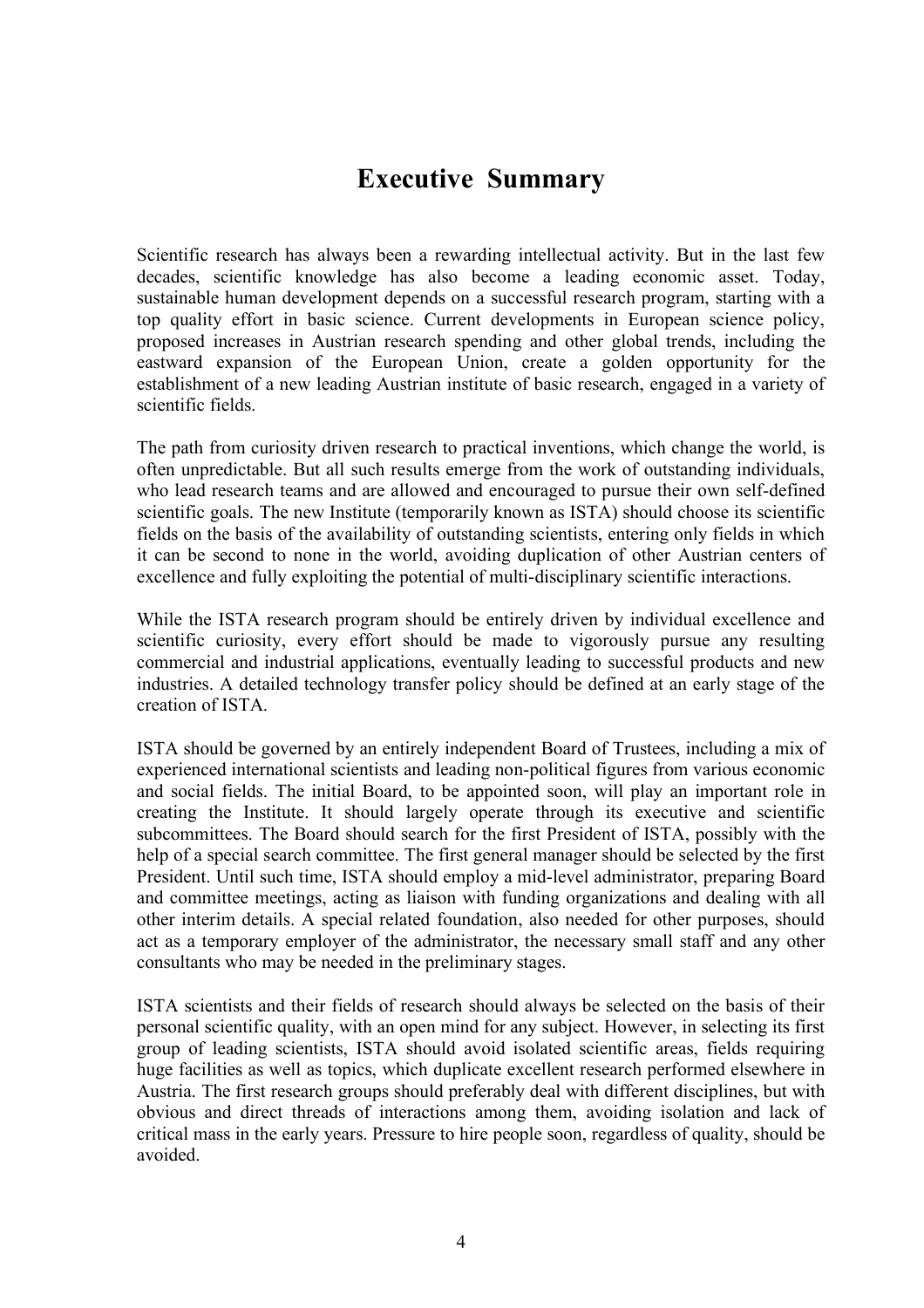ISTA should start operations before its permanent location is built and equipped. This can only happen in the vicinity of an existing scientific infrastructure and in collaboration with other research organizations. The planning of the permanent site must be fully monitored by the Board of Trustees and, later, by the first President, with the help of the first group of scientists. In this regard, a strong collaboration between Lower Austria and Vienna may yield great benefits to both.

The staff of ISTA should have a strong international flavor. The language of instruction and of all lectures should be English. Amenities for the staff must allow foreign scientists and students to be absorbed and integrated in the social infrastructure of ISTA. An adequate career planning must be offered at all levels, from the most senior permanent professors, through fixed term independent scientific group leaders, all the way to the junior technical and administrative employees. By establishing a consistent human resource policy, based on excellence, quality and performance, ISTA should aspire to provide a model for other academic institutions.

A strong collaboration with other Austrian Universities and research Institutes, as well as with international groups, must be fostered from the first day of ISTA, including programs of visiting professors, exchange students, joint appointments, joint research project and joint Ph.D. programs. As a new organization, ISTA might be able to adapt better to a reformed system of graduate studies, providing an extra benefit to a collaborating university.

The ISTA Board of Trustees should work towards establishing a "corporate identity", selecting a proper permanent name for ISTA, organizing public and scientific events, lectures, courses and seminars, developing community relations and, possibly, starting such operations in the permanent location, even before any research group is able to move into it. Such an international and national public image and awareness are crucial, if ISTA is to be attractive as a potential employer and an attractive graduate school.

The financial support of ISTA, initially provided by the federal and regional governments and by the Austrian industry, should eventually include additional diversified sources such as competitive national and international research grants, philanthropic gifts, income from intellectual property and, hopefully, the creation of an endowment. All of these may take years to accomplish, but the relevant effort must start from the very early days of ISTA's existence. Flexibility in the cash flow of the already guaranteed funding is extremely important, in view of the somewhat sporadic way in which true international "stars" may be recruited.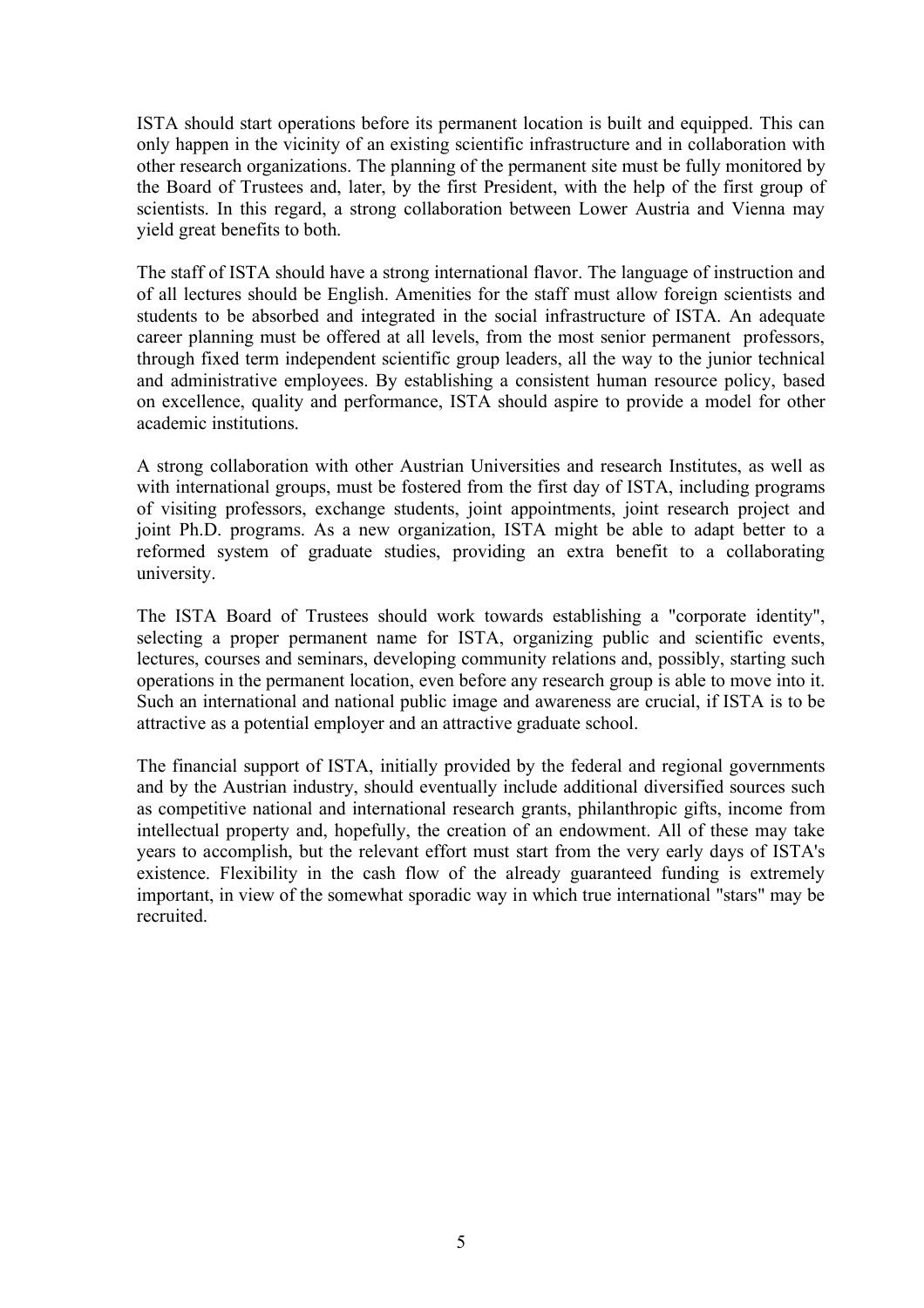#### **1. Introduction**

Scientific research has always been a rewarding intellectual activity, driven by curiosity, advancing human knowledge, deciphering the secrets of nature and yielding a deeper understanding of human conditions. At the same time, the practical fruits of such research have often led to new technological developments and to significant improvements in our standard of living. They have provided us with better health and food and with new energy sources, while, at the same time, touching upon numerous other features of our daily existence and our natural environment. On other occasions, certain research applications have yielded both beneficial and potentially harmful consequences, leading to new ethical and moral questions and to diverse new trends, which modify our way of life. All in all, scientific discoveries, in the hands of an enlightened society, are a crucial key to progress.

All of the above has always been true. But, in the last few decades, for the first time in history, knowledge, particularly scientific and technological knowledge, has also emerged as the leading economic asset of countries, societies and communities. Today, the successful pursuit of scientific knowledge is not only an exciting intellectual endeavor. It is also an absolute necessity for any country wishing to achieve economic success and a sustainable advanced way of life. Any comparison between the economies of knowledgerich countries and those of countries, possessing only abundant natural resources, reveals enormous disparities of wealth and of human development. These gaps are entirely due to the added value of science, technology, education and research.

Austria has a long and rich tradition of outstanding scientists and it continues to produce bright young researchers in many fields. However, in the fierce global race for scientific and technological innovation, it is necessary to advance fast just in order to stay in the same position. Major changes are necessary, if a society or a country wishes to move upward in the international scientific ladder. Austria can make such a move, at the present time, based on its economic resources and human talents, and on political insight into the needs and challenges of a first-rate, innovative social and economical climate.

New scientific areas are constantly being born. New bridges among previously unrelated disciplines are emerging. Science and technology are often becoming one and the same activity. More and more research areas require larger scientific teams, expensive equipment and entirely new types of infrastructure. Progress depends both on a strong international collaboration and on the quality of a national research base and an advanced system of education. A modern program of training doctoral students and postdoctoral fellows is essential. Open ended financial support for the research of true young international "stars" may lead not only to new discoveries but also to a long range cascade effect on the scientific landscape of a country. At the same time, one consequence of globalization is the ease by which a country can lose its most talented young people, if it does not provide them with the right environment for their scientific development.

These observations, among others, have led to the idea of establishing, in Austria, a new institute of scientific research, dedicated to the development of new research areas and to the absorption of outstanding talented young scientists from Austria and from abroad. Such an Institute must collaborate with existing Austrian universities and research institutes, compete and collaborate internationally and try to improve graduate education. At the present time, several factors "conspire" to create a golden opportunity for such an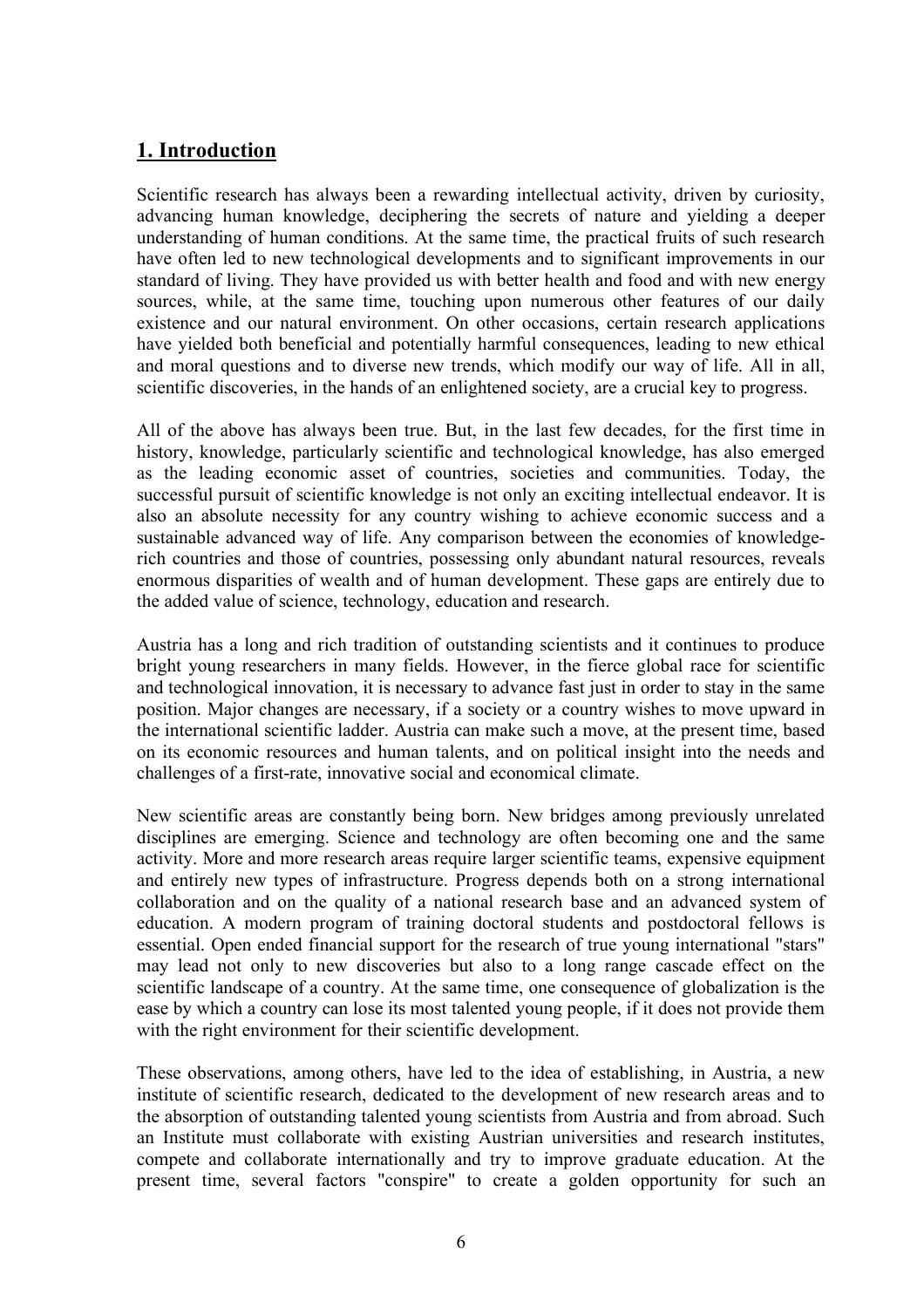enterprise: An all-European effort to improve the infrastructure of basic research; an Austrian determination to increase spending on scientific research, supported by all political forces in the country; an effort to reform European universities and graduate schools; the eastward expansion of the European Union; and the global trend of international cooperative efforts in the fields of science and technology.

Our committee therefore applauds the initiative of Professor Anton Zeilinger, the "prophet" who relentlessly advocated this project, his colleagues who supported the idea and helped plan it in the initial stages, the Austrian Federal and Local Governments, which have allocated substantial resources and financial commitments to the project and the Austrian Federation of Industry, which contributed its leadership, energy and financial support and has invited us to review the next necessary steps towards establishing the new Institute.

In this report we outline the next steps, which are now called for, in order to proceed with the establishment of the new entity, currently known as the **"Institute of Science and Technology – Austria"**, hereafter abbreviated, in this report, as **"ISTA"**. Given the restricted time frame for preparing our report, and considering the fact that the members of the international committee are not part of the Austrian scientific landscape, we fully realize that not all relevant issues could have been considered with enough depth and understanding of detail. We therefore suggest that our recommendations be viewed as an initial platform for the autonomous development and establishment of ISTA, and not as the final word on any issue.

#### **2. ISTA - An Institute of Basic Research**

It is not possible to predict which directions of basic research will lead to which remarkable practical results – whether scientific or economic. The history of human progress has recorded numerous examples of surprising, totally unexpected, benefits emerging from unlikely fundamental research programs and from unforeseen combinations of different fields of study. No one could have guessed that major medical diagnostic devices would have emerged from the development of powerful magnets and intense laser beams. No one could have predicted that modern banking security and internet commerce would be entirely based on discoveries from the theory of numbers, an area considered, until recently, as a purely academic exercise in the ivory towers of science, or, to put it more bluntly, a "totally useless" field of research. The development of new materials and new drugs is often based on techniques and principles borrowed from distant fields of research. The study of the human brain and the development of certain areas in computer science continuously share surprising new contact points, with each other. The development of the World Wide Web grew from the needs of international research collaborations in the esoteric field of Particle Physics, changing the world of science, broadcasting, journalism, politics, education and commerce. Genetics and Informatics, two formerly unrelated fields, have become partners in new scientific adventures. But all of these observations are made in hindsight and no one can predict which similar examples will be used by someone writing such a report two decades from now.

We do know, however, that all of these apparent cases of serendipity and all of these seemingly bizarre connections have grown, and will always grow, from first class research performed by outstanding innovative scientists. In all cases, these scientists were not only allowed, but rather encouraged to pursue their own goals and their own ideas, not directed by any government, economic interests, bureaucrats, media, donors or political demands.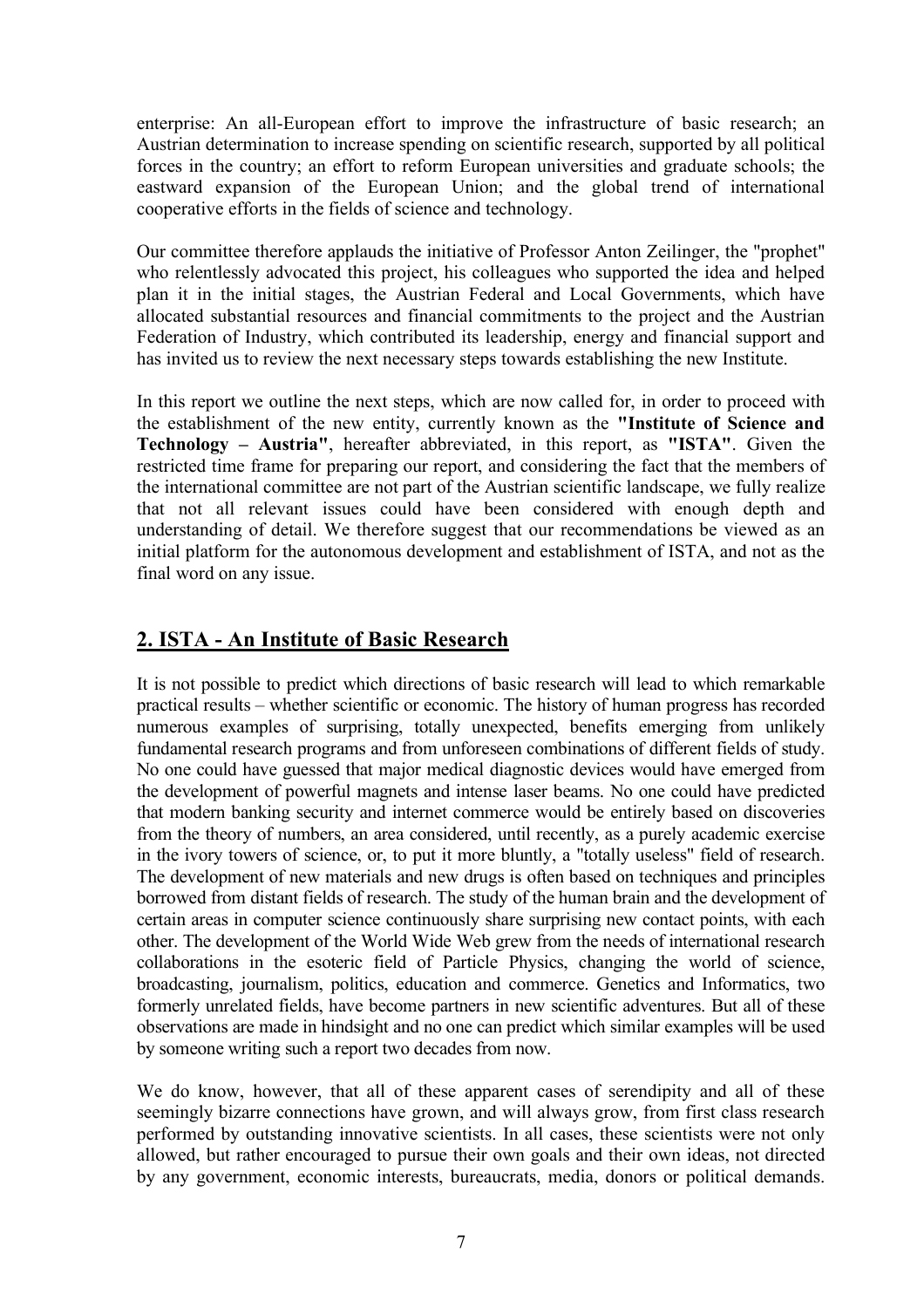They were not urged to obtain immediate practical results, to create new jobs or to rapidly earn royalty payments. It is paradoxical, but true, that only such circumstances lead to truly remarkable discoveries, which, at the end of the day, do create jobs, earn royalties, advance economies and create intellectual and material wealth by first attracting the best minds to attack hard problems and to find new solutions for them.

The quality of an outstanding scientific research Institute can only be judged by international peers, through constant evaluations and reviews, using the standard objective yardsticks of the international scientific community. This should be continuously applied to ISTA. Such evaluations do consider, among many other parameters, publications, citations, patents and the like, but none of these features should play a dominant role in the quality measurements. It is surprisingly easy for an objective international review team to identify an outstanding research group as such, by simply studying its research results, "track record" and scientific programs. It is equally clear when a visiting scientific team observes that a certain research effort is lacking in originality or in quality.

High quality research will inevitably lead to usable practical results, but we can predict neither the time scale, nor the direction, in which this will happen. In addition to direct consequences such as patents, new technologies and new applications of old processes, one may encounter the creation of entire new "schools of thought", local "dynasties" of excellent scientists in a given field and industrial areas based on newly acquired scientific and technological excellence. Silicon Valley in California was born from basic research at Stanford University, even if most of its economic success has not contributed any direct income to that University.

In view of the above analysis, the permanent guiding principles of ISTA should be:

- (i) The ISTA fields of research should be chosen according to the availability of outstanding individuals or groups of scientists, not according to someone's list of "important fields".
- (ii) In those fields which require specific expensive experimental facilities and infrastructure, ISTA should either provide its scientists with instrumentation which is second to none in the world, or should not enter into any research.
- (iii) ISTA should avoid entering into specific well-defined research areas in which Austria already has truly outstanding efforts, in other universities or research institutes. On the other hand, ISTA could and should select topics in which a new first class team could complement existing groups in nearby places, by adding a new dimension and by collaborating with the already existing program.
- (iv) ISTA should try to enter into research activities in different fields of science, while maintaining a critical mass in certain areas. This dual purpose can be achieved by introducing complementary research topics from different disciplines, with novel direct interconnections among them.
- (v) ISTA should foster both theoretical and experimental research, with an emphasis on a meaningful close collaboration between the two "camps" in a given research area.
- (vi) ISTA should avoid the temptation of thinly spreading its limited resources over too many topics, even if they appear to be attractive. It should also not aspire for covering the entire spectrum of scientific fields. Such an approach would diminish the chances of success in the strongest research areas and may eventually lead to an overall mediocrity.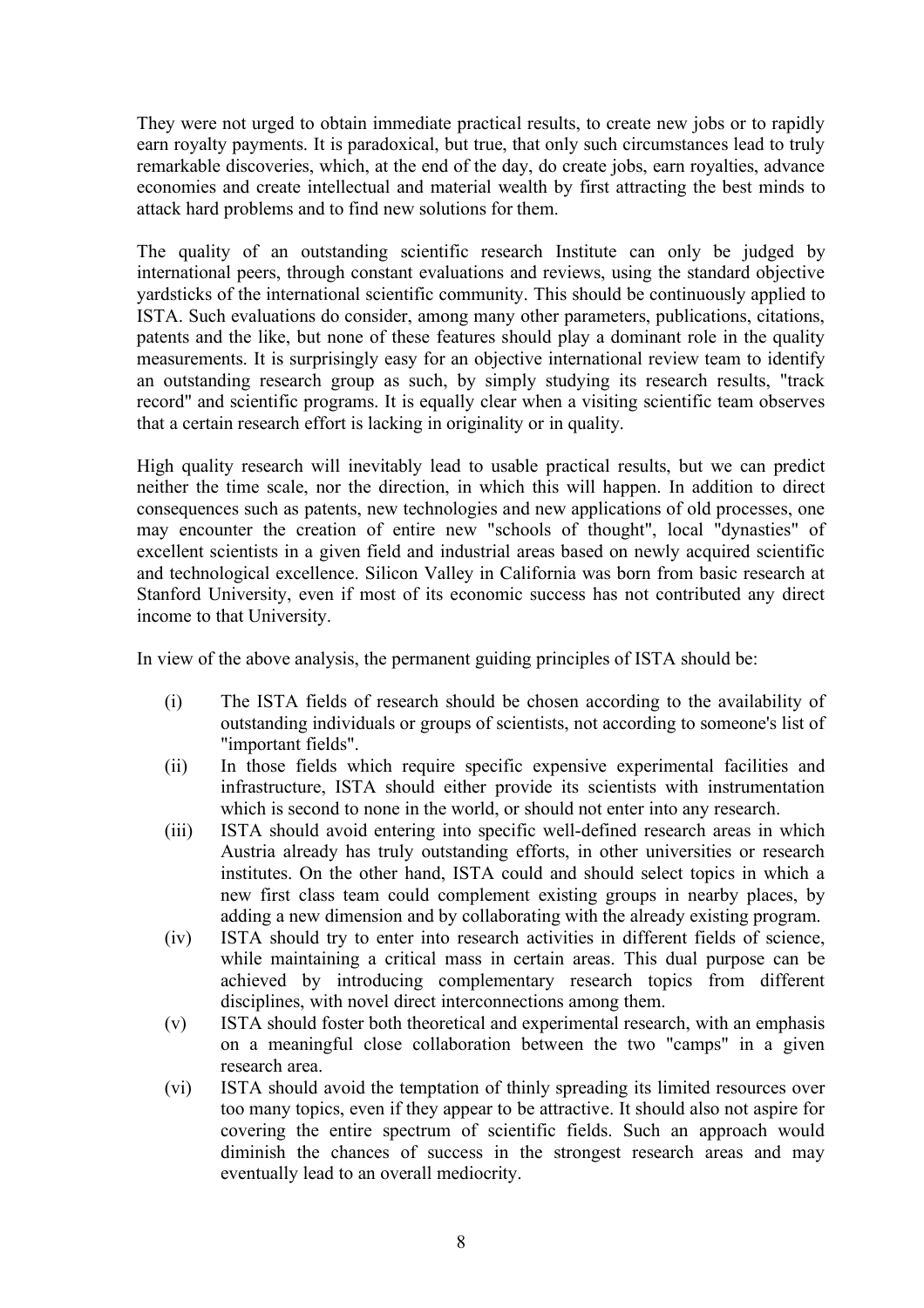#### **3. Pursuit of Practical Application of Research**

While the scientists at ISTA must pursue curiosity driven research, there will be occasions in which patentable practical results will emerge as by-products of the research program. In all such cases, it is extremely important to pursue vigorously any opportunities of exploiting the discoveries for the benefit of human society. This should be done, without in any way reducing the commitment of ISTA to basic research. There is no contradiction whatsoever between the pursuit of basic science and the desire to benefit from its results. There is nothing wrong with ISTA benefiting financially from the fruits of its research, thus earning additional resources that can be re-invested in additional basic research endeavors.

The exploitation and commercialization process is long and tedious. Many years, perhaps decades, may elapse before significant results are achieved. However, ISTA should develop, from the very beginning, a clear and consistent policy concerning intellectual property rights, their ownership and their exploitation. ISTA should define a strategy, which will insure both commercial success and a lack of interference between any industrial ventures and the main basic research mission of ISTA. Such a strategy should address, among other issues:

- (i) Ownership of patents and other types of intellectual property.
- (ii) Division of potential income between the individual inventing scientists and ISTA as an institution.
- (iii) Rules concerning existing intellectual property of new scientists joining ISTA
- (iv) Rules concerning intellectual property emanating from work performed at ISTA by scientists leaving ISTA.
- (v) Rules concerning ISTA scientists consulting to industry.
- (vi) Licensing policy of ISTA to commercial interests.
- (vii) Practices related to the establishment of start-up companies based on ISTAowned technology
- (viii) Possible eventual establishment of a nearby industrial park, associated with ISTA in numerous ways, including exploitation of its discoveries, employing its graduates, using its infrastructure, consulting with its scientists and any other interaction mode.

Once a research project has led to usable applications, it is entirely reasonable for ISTA to continue to pursue additional features of the same topic, with certain direct industry funding. However, it is important to monitor such developments and to avoid reaching a situation in which they would become a dominant funding source of ISTA, inevitably leading, within a short period to a deterioration of its scientific level. The actual development work (as opposed to the original basic research) should always be done by the relevant industry or by industry-related institutes of applied research, not by ISTA, while a close cooperation between the relevant ISTA scientist and the industry should be allowed and, indeed, encouraged.

A daring long-range vision, hopefully to become a reality a few decades from now, would envisage ISTA as a flourishing basic research organization, contributing to the expansion of scientific knowledge in its fields of research, accompanied by an industrial park including a significant number of small and medium enterprises, leading to industrial products in Austria and in other countries and training a new generation of scientists for industry and for universities.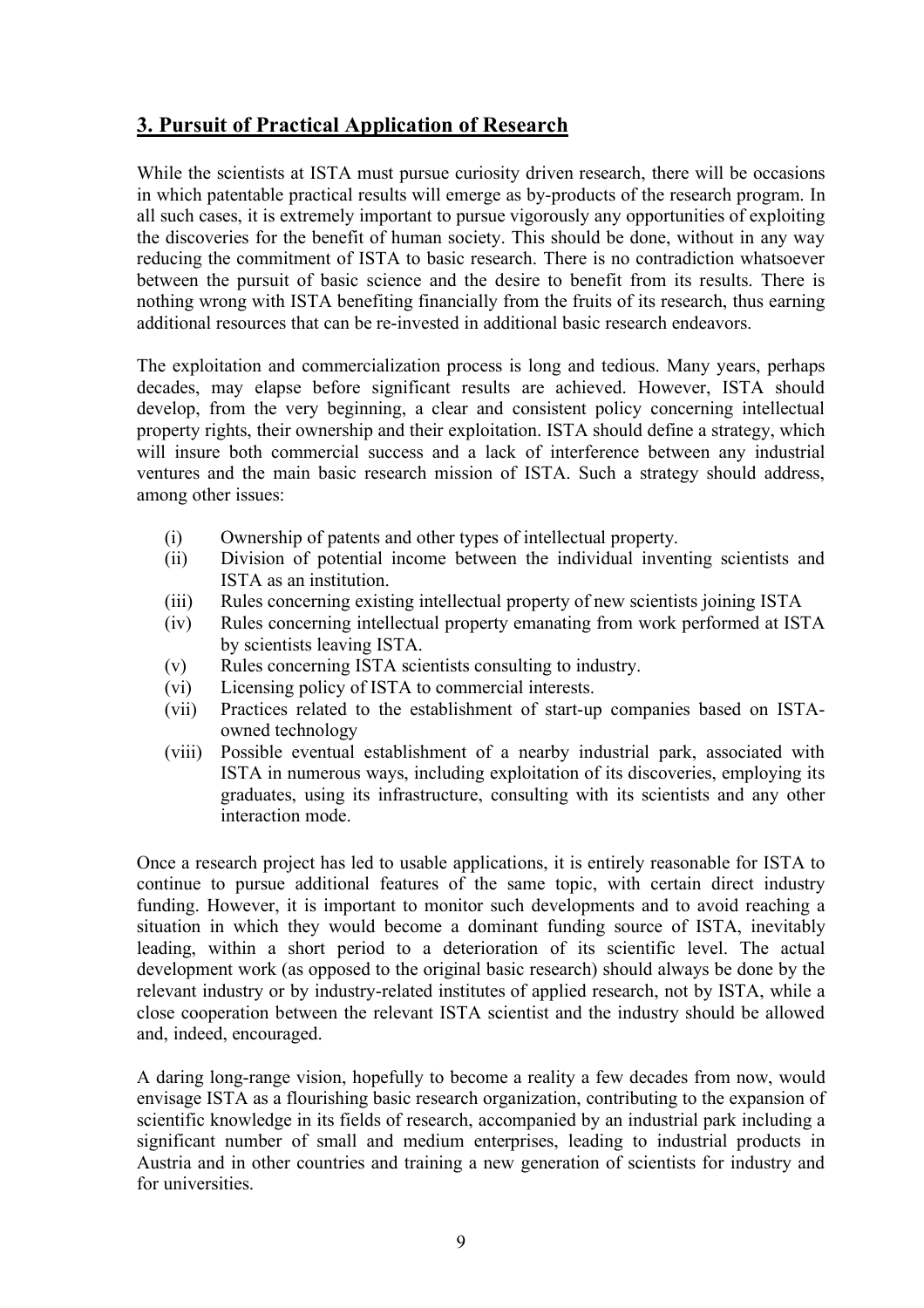#### **4. The Law and the Board of Trustees**

At the time of the appointment of our committee, a draft of the Law concerning ISTA had already been submitted to the Austrian National Council ("Nationalrat"). We were asked to comment on the draft Law within an extremely short time, which did not allow us the opportunity of serious deliberations. Nevertheless, after a brief consultation with the other members, and with their consent, the Chair of our committee submitted to the Minister of Education, Mrs. Gehrer, a list of suggested modifications for the text of the proposed Law. We note with satisfaction that most of these suggestions have been accepted. They were included in the version, which has now been approved by both the National Council and the Federal Council ("Bundesrat").

At this time, we therefore refrain from proposing further modifications in the language of the Law. We propose that the issue will be revisited after a few years of existence of ISTA, when the experience gained might dictate a few additional changes and, in particular, possible simplification and elimination of unnecessary detail in the Law.

During the process of establishing ISTA, the most crucial role will be played by the first Board of Trustees. According to the Law, this Board will include at least fourteen members, of which at least one half will be prominent scientists; four additional members will be appointed by the Federal Government and three by the Government of Lower Austria.

We recommend that almost all of the seven scientists will be from research organizations outside of Austria, with a good international balance between Europeans and others and between scientists from German speaking countries and others. One should also insist on a gender balance, a balance among various scientific disciplines and a substantial component, not only of scientific excellence, but also of experience in managing research institutions.

A reasonable mix would be to have up to three scientists from various areas of the Life Sciences, three from the Physical and Chemical Sciences and one from Mathematics and Computer Science, with perhaps three members working in Germany or Switzerland, three in other countries and one in Austria. One would hope that all of these scientists will be of high international caliber and most of them will have substantial management experience. It is important to add that the recommended international emphasis does not, in any way, imply that Austria cannot provide excellent members for this Board. The reason for suggesting a Board of a strongly international flavor is to avoid any substantial conflicts of interests between the ISTA Board members and the leading Austrian research entities with which ISTA will have to collaborate. It will also allow ISTA to benefit from international experience in establishing similar research institutes.

According to the Law, the recommendations for the seven scientists should be submitted to the Minister of Education by the three chairs of distinguished Austrian research boards. The supporting explanations of the Law call for consultation on this matter with our committee. We have provided the Chair of the Austrian Science Fund (FWF) with our recommendations and we hope that the final selection of the scientific members of the first Board of Trustees will take our comments into account.

We recommend that the seven other Board members, appointed by the federal government and by the regional government will not include any active political figures and will consist mostly or entirely of leading public figures from the world of business, industry, research,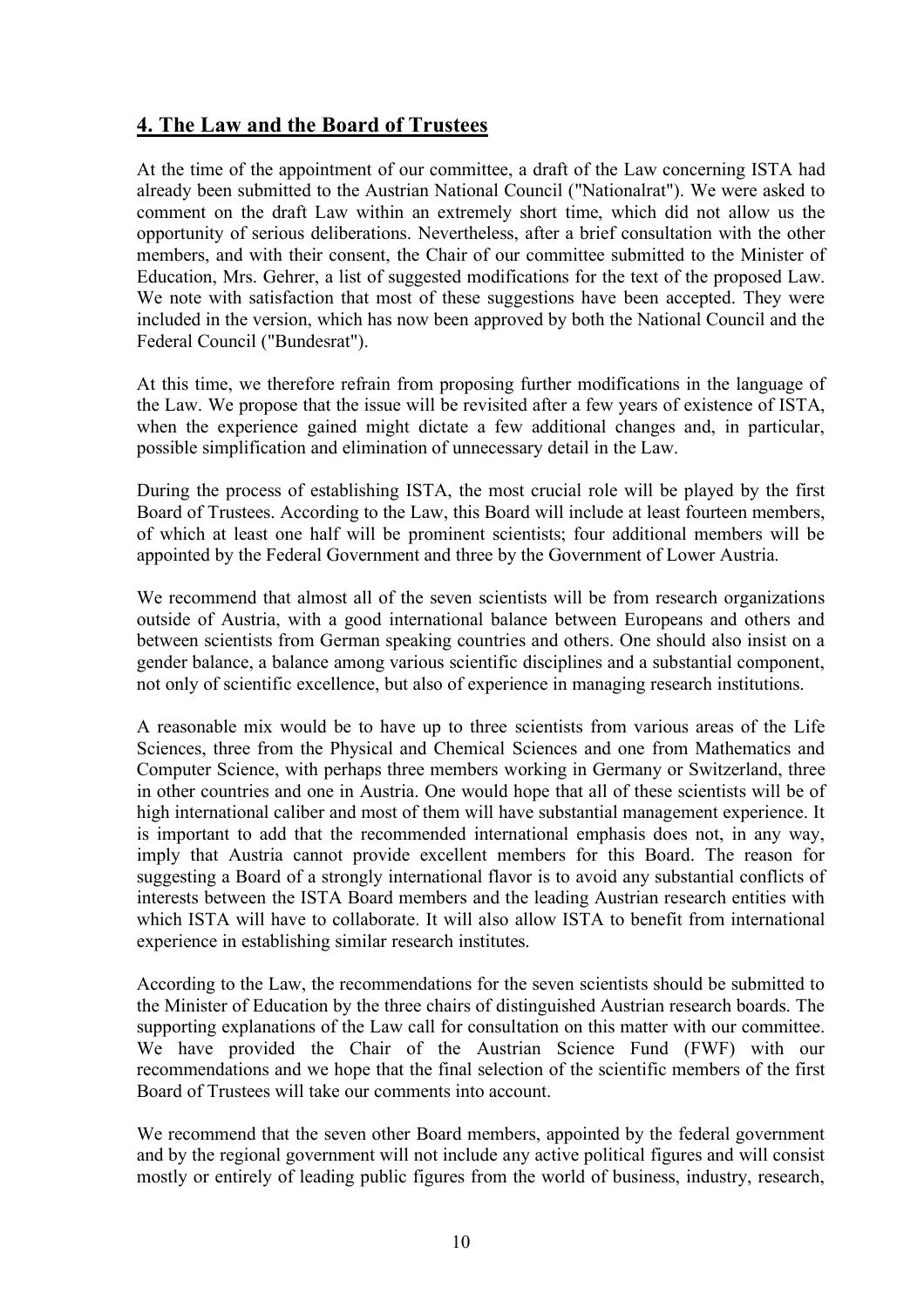culture, media and the like. It would be good if, among these members, there will be room for additional scientists and also for a business leader from another country. In selecting these public figures, priority should be given to past experience with topics of higher education and research and development.

The composition of the ISTA Board should reflect the accumulated experience of scientific and economic leaders, without introducing an institutional dependence on the federal or local government, on other academic organizations or on economic interests. It is particularly important that the existence and financial support of ISTA will not depend on political circumstances. An outstanding young Austrian scientist, currently working abroad, will not move his family to an institution, the future of which depends on election results or on favors from one political party or another.

All of the above recommendations are aimed at creating an initial Board of Trustees with an international point of view, high scientific standards, lack of harmful urgency, and an ability to take a long range view and a daring vision for the new organization.

It is this initial Board that will oversee the process of establishing a campus, selecting the first president, building an administration and creating the tradition and the blueprint according to which ISTA will operate for many decades. Its composition and dedication is therefore absolutely vital for the future success (or failure) of ISTA.

#### **5. Committees of the Board of Trustees**

In trying to assess the role of the Board of Trustees, it is useful to start by looking at a hypothetical situation, say, five or ten years from now, when ISTA is hopefully already well established and flourishing. At that time the organization will presumably have a small campus, an appointed president serving as its chief executive, an established administration, a number of successful scientific groups and departments, small units dealing with finance, human resources, public relations, maintenance and a variety of scientific services, a policy and practice regarding intellectual property, a predictable funding pattern and other attributes of a stable research institution. New scientific appointments will be primarily decided by the already established group of professors at ISTA, after consultation with peers abroad. At such a time, the role of the Board of Trustees will be to receive reports, to support the president and the administration, to make major decisions on new directions, to approve the budget and to intervene in the management only in a case of a personal or a budgetary crisis. This can be done well by an international Board of Trustees with fourteen or more members, meeting two or three times per year.

However, during the initial period, the situation will be entirely different. The first Board of Trustees will have to select the first president, directly or with the help of a search committee; to deal, through its scientific board, with the choice of initial scientific fields and initial academic appointments; to plan and accompany the construction of the first facilities; to decide on a possible temporary location until more permanent facilities are ready and the infrastructure is in place, and to accompany numerous other issues which may emerge.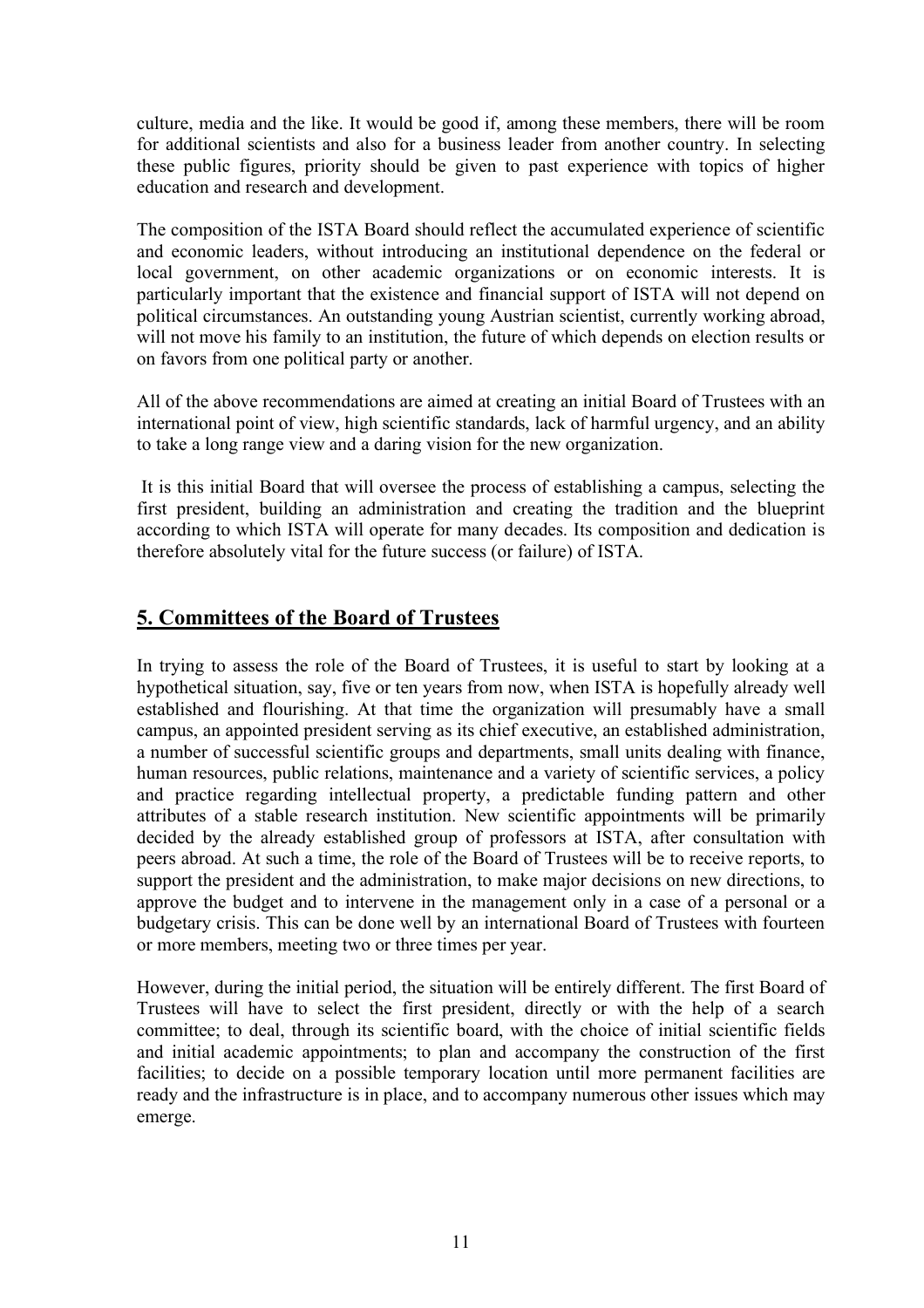All of these issues cannot be addressed very frequently by a fourteen-member Board, and its members from across the ocean cannot be expected to arrive often for meetings. It will therefore make sense for the initial Board of Trustees to operate, in the beginning, mostly through two subcommittees, both provided by the Law: the executive board and the scientific board. The scientific board will have to make recommendations to the Board of Trustees concerning the selection of the original scientific researchers and scientific fields of ISTA. The executive board will have to deal, until the selection of the first president, with all other issues, including matters of administration, location, funding and any other matters arising, within the boundaries set by the law.

The Board of Trustees will eventually need additional committees or "arms", in particular those dealing with intellectual property rules and with private sources of funding. We recommend that the first task of the Board of Trustees should be to elect its Chair, its Vice-Chair (one of whom must be a scientist, according to the Law), the executive board and its chair and the scientific board and its chair. It will also be necessary for the Board of Trustees to hire an initial small number of administrative employees, needed in order to serve the Board itself, its work, its committees and its liaison with the federal and regional governments and with any other financial sponsors.

#### **6. The Leading Employees of ISTA**

The head of ISTA will be the President, selected by the Board of Trustees, possibly with the help of a search committee appointed by the Board. The preferred qualifications of the president are clear: A first class scientist, with a worldwide reputation, leadership and vision and with experience in managing a scientific organization, beyond the size of a small department or a research group.

The initial Board of Trustees will have to determine:

- (i) Whether to embark immediately upon a search for the first President, knowing that, at best, such a search will require several months and, even if a choice is made after such a short period and the candidate accepts the position, he or she will require additional time in order to move his or her scientific activity to ISTA. This means that the period during which ISTA will have to develop without a President, may last at least a year, possibly more.
- (ii) Whether to search for a relatively young, active scientist in the prime of his or her career or for an older experienced person who might serve as president for the first few years, paving the way for a younger successor. In the first case, if successful, the founding President will be able to stay at the helm for a long period, but he or she may have to make major career sacrifices, reducing the probability that a high level candidate will accept the position. In the second case, the founding president may not be able, even if successful, to complete the building period of ISTA during his or her term of office.
- (iii) Whether it is imperative that the first managing director, reporting to the president, will have to be chosen by the first president, ensuring harmony but causing, again, a substantial delay in the appointment.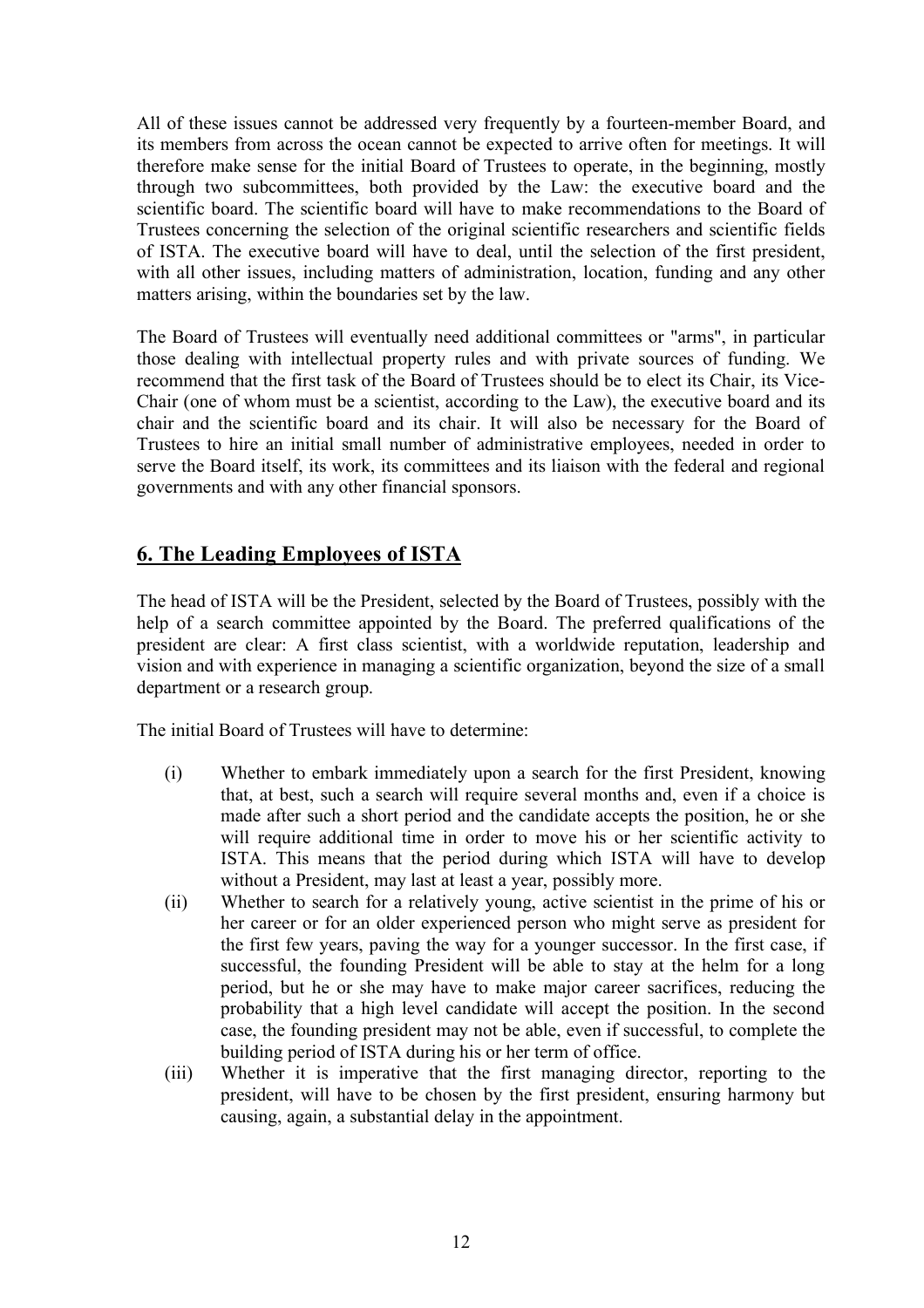We believe that the search for the first president should commence as early as possible and that all options be kept open regarding the age and the career stage of the president. However, the actual selection date and the commencement of employment of the president should not be subjected to any deadlines. It is preferable to enlist an excellent candidate, who can start later, than a less desirable candidate, who is available soon.

It is also important that the managing director should be appointed only after the president has been selected, with the full participation and consent of the president. But the final decisions on all of these matters should be reserved to the Board of Trustees.

Until the date by which the first president of ISTA will assume office, it is imperative that the Chairman of the Board of Trustees, as well as any other leading figure involved with the establishment of ISTA, will enjoy easy and direct access to the political and administrative leaders of the federal government, the regional government (or governments) and all other funding organizations. At later stages, it is essential that the appointed president will have this privilege.

The successful establishment of such an Institution often requires fast decisions, which are not within the mainstream of normal government operations. The active support of politicians, officials, business and community leaders and major academic figures, is a necessary asset. The Board of Trustees and the leading employees of ISTA should not spare any effort to enlist such support.

In order to enable ISTA and its Board of Trustees to operate from the first moment, it will be crucial for the Board to engage immediately a mid level administrator with considerable experience in science management. The duties of that person, who will not be an automatic candidate to fill the position of managing director, will be:

- (i) To prepare all meetings of the Board of Trustees, the Executive Board, the Scientific Board, a possible search committee for President and any other body appointed by the Board.
- (ii) To deal with the incorporation of ISTA and with the process of creating an initial basic "corporate identity" in matters of publicity, press relations and relations with the general public.
- (iii) To serve as liaison between ISTA and the federal government, the province government, the Federation of Industry and any other future funding entities.
- (iv) To deal with any administrative matters arising until the first president and first managing director are appointed
- (v) To lead a small staff of employees in the interim period.

We recommend that such a person will be given an appropriate title, which describes his or her role as the administrative head of the team which establishes ISTA, but not the title of a managing director. This person, if successful, could be one of several candidates for the position of managing director, when the first president is appointed and is ready to choose a leadership team.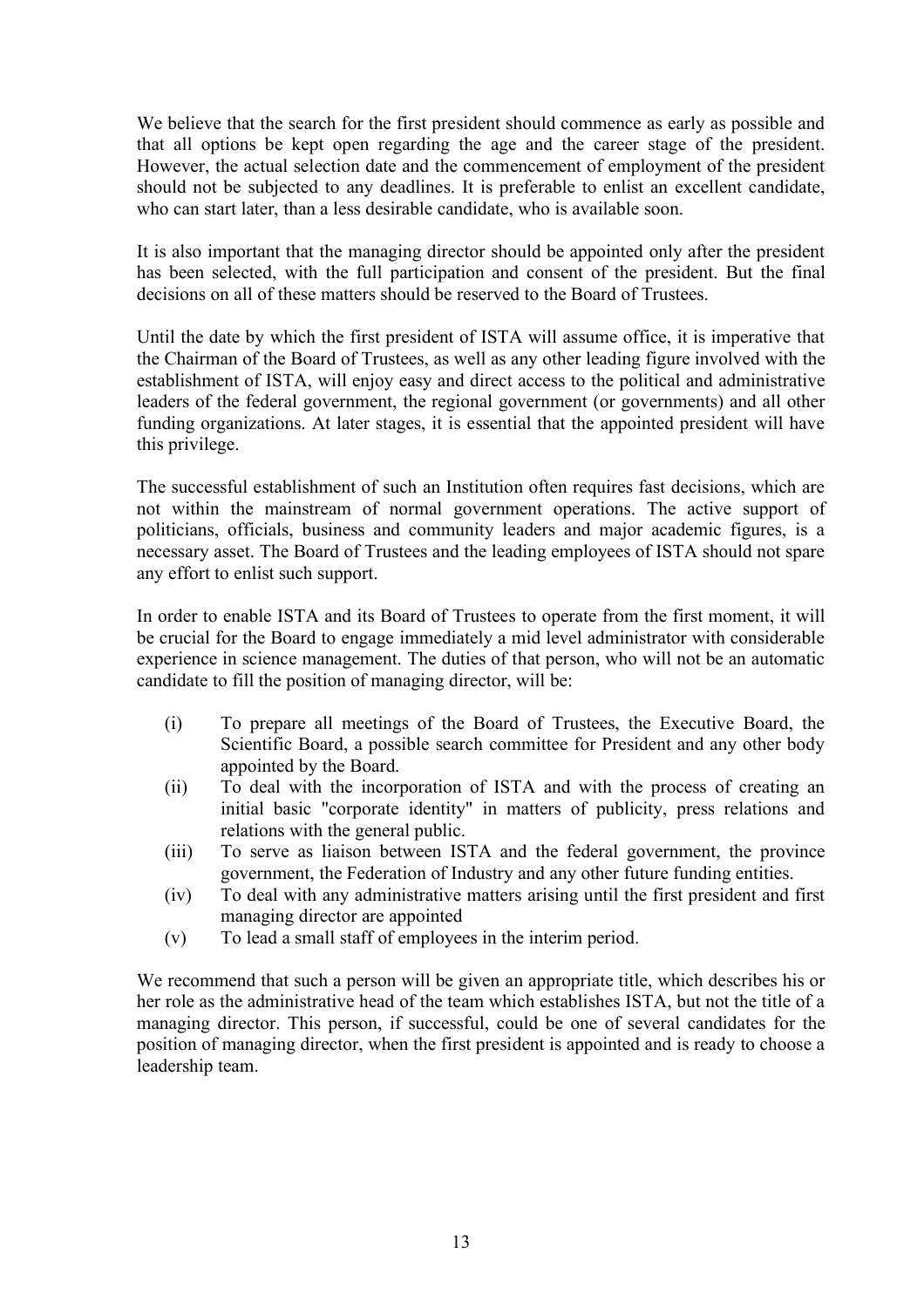#### **7. Choice of Research Areas and Selection of First Scientists**

The long range policy of ISTA should be to recruit only outstanding scientists, who play leading roles in their fields, on the international scene. ISTA should also consider arguments, such as keeping a balance among scientific disciplines and considering the strength of other institutions in Austria in a chosen area.

However, in the first few years, other factors must be taken into account. It is extremely important for ISTA to create an interactive and collaborative atmosphere, among its original group of leading scientists. For that reason, ISTA should not start by recruiting scientists in relatively isolated scientific fields, which have little or no interaction with other research areas. Such fields may be truly important and worth developing at a later stage, but they should be avoided in the first few years.

ISTA should also avoid duplicating Austrian research groups which are truly outstanding on any international scale. It makes no sense for ISTA to enter the exact same niches in which Austrian science is already at the top of the world scene.

Some research fields, such as astronomy or experimental particle physics require gigantic facilities. In such fields, most of the actual research must be performed in international laboratories away from the home institution. While such fields of research may be extremely exciting and challenging, ISTA should avoid them in its first few years.

One of the foreseen advantages of ISTA should be the ability to create exciting collaborations among scientists from different disciplines, a trend which is becoming more and more valuable in many modern fields of research. We therefore recommend that the first recruited scientists of ISTA should come from different disciplines (i.e. Life Sciences, Chemistry, Physics, Informatics, Mathematics) but their specific detailed research expertise should allow them to create among them such cross-disciplinary collaborations.

One example of such a field, which is quoted here just for illustration, without prejudging the appropriateness of selecting it, could be the acquisition of research teams in some of the following fields: Brain imaging, neural networks, nerve regeneration, computer studies of vision, memory, robotics. This example shows how a coherent effort in Neuroscience and Computer Science can emerge from a group of mathematicians, physicists, chemists and biologists. Other examples can touch upon fields such as structural biology, systems biology, bioinformatics, new "intelligent" materials, "soft condensed matter" or certain basic research topics related to issues of environmental science.

ISTA may wish to start by creating two such "clusters", each including three research groups of different disciplines, interacting with each other. Another option is to recruit one or two leading scientists, who might complement some outstanding activity already existing elsewhere in the greater Vienna area. An example could be an activity in physics or informatics, which could add to molecular biology research in the Vienna Bio-Center.

All of the above suggestions should not be viewed as iron clad recommendations. Rather, we view them as guidelines for the way of thinking of the first Scientific Board, to be appointed by the Board of Trustees. Clearly, the scientist-centered (rather than topicoriented) recruitment strategy requires rapid adaptations to the available "supply" of outstanding candidates.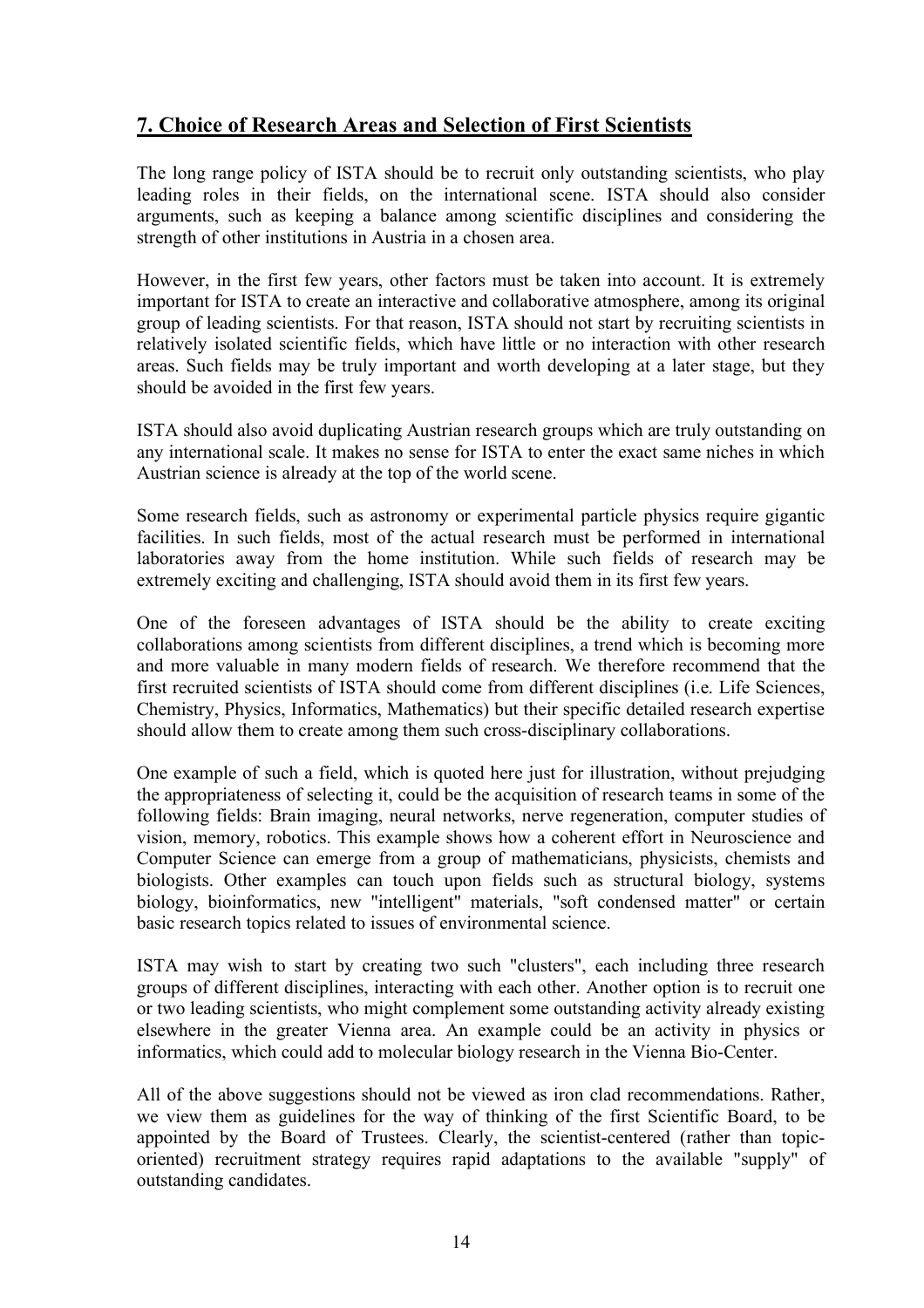We recommend that ISTA aim at starting with half a dozen research groups, of different disciplines, with a mix of closely interacting theoretical and experimental research areas. The investment in each group in equipment and laboratory space must depend on the needs of the specific field. It cannot be egalitarian. The important goal is to create for each such group a laboratory environment, which is second to none in the world, in terms of equipment and technical expertise. Unfortunately, at the beginning, just because of reasons of size, it will not be possible to create in ISTA the kind of intense intellectual stimulation, available at some of the largest leading research institutes in the world. This can be substantially compensated by a strong emphasis on close collaborations with other leading groups, outside of ISTA, in Vienna, elsewhere in Austria or abroad.

A major effort to foster such collaborations should be undertaken from the first day of the existence of ISTA. ISTA should initiate a significant program of seminars, symposia, lecture series of distinguished guests, graduate workshops, special summer and winter schools, joint research projects and any other form of international collaboration. This would prevent isolation during the first few years, in which the critical mass of ISTA is still being established and will position ISTA on the national and international landscape of science.

The process of selecting the first scientists may be accompanied and enhanced by organizing international symposia, featuring some of the potential candidates, in their fields of research. Such symposia will help introduce these scientists to the scientific Board of ISTA. They will also expose the ISTA plans, proposed facilities, infrastructure and cultural environment to the candidate scientists and help locate ISTA on the international scientific scene, even before the first research group is recruited. Such a procedure proved to be helpful at the Max Planck Society, when new Institutes were being established.

#### **8. Location, Construction, Master Plan and Infrastructure**

It is not too difficult to imagine how the ISTA site will appear to an observer, in the years 2015-2020. Assuming that ISTA is successful, it would possess a well developed beautiful campus, with excellent facilities, first class equipment, solid infrastructure, amenities for the staff and an atmosphere of intense scientific effort. It should be comfortable but not luxurious. A competitive research institute cannot flourish in a resort-like atmosphere.

For these to happen, two kinds of pre-conditions are necessary (in addition to financial resources and the recruitment of excellent scientists):

The first condition is a careful design of the permanent location of ISTA. The terms of reference of our committee, as defined by the Austrian Federation of Industry, demanded that we, as a group of foreign scientists, do not refer to the question of the selection of the specific site for the ISTA campus. This has been, and it remains, a matter to be decided within the Austrian system.

However, we were asked to comment on the necessary requirements from the permanent location. We believe that the permanent campus for ISTA must be planned with great care, subject to the choices made with respect to the specific scientific areas and with a strong influence of the respective group leaders who will later be in charge of research and training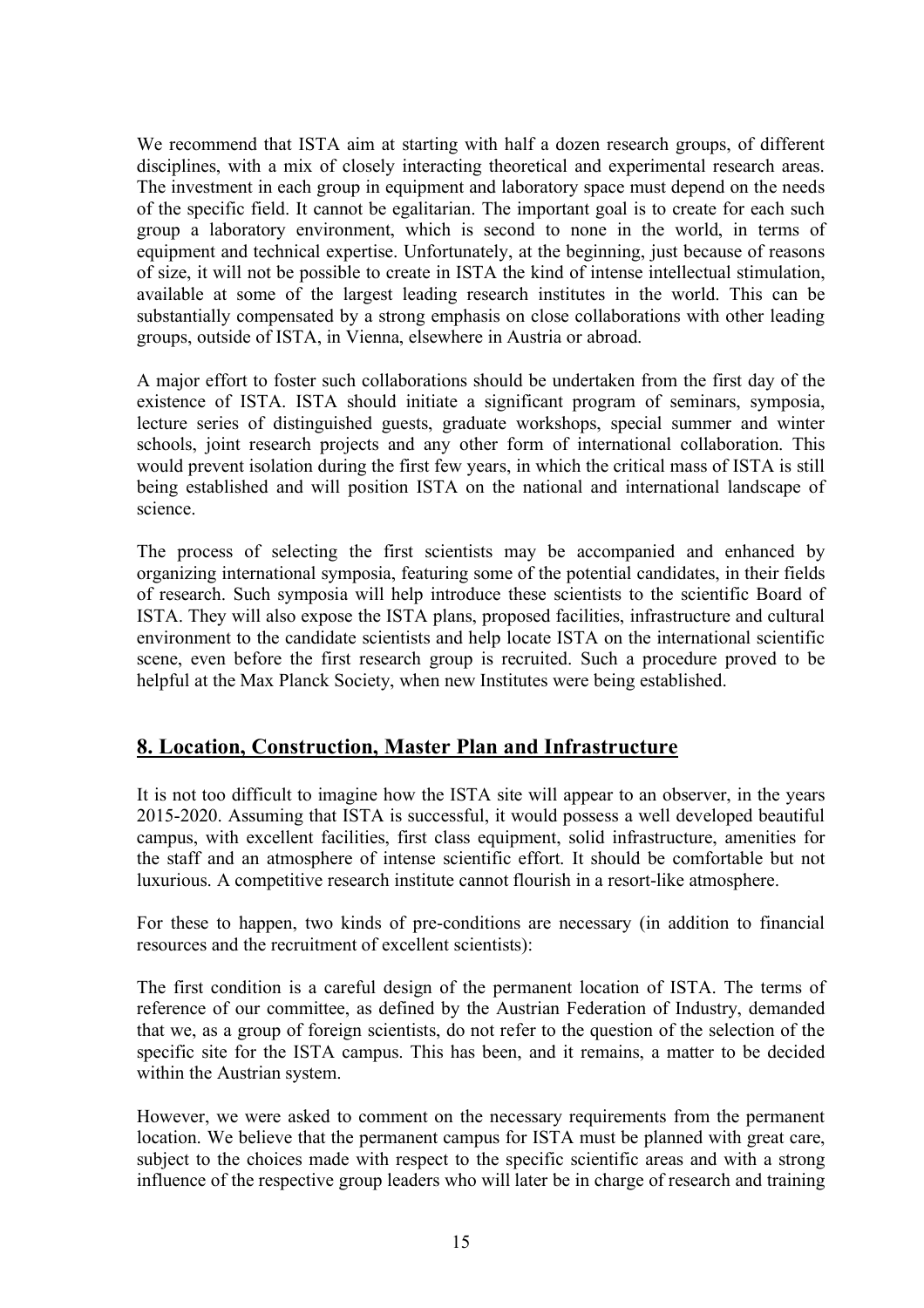there. No scientific buildings and no infrastructure should be, or can be, built until the initial scientific program has become clear. Certain areas of research require very specific facilities such as clean rooms, floating floors, animal facilities, handling of toxic materials and a variety of other issues. Other areas of research require different mixes of laboratory space and offices. Theoretical fields require no laboratories but the relevant scientists must be in proximity to the experimentalists pursuing related topics. All of these matters must be weighed prior to any construction.

The erection of a substantial administration building, before any scientific research is performed on the ISTA campus, will send the wrong message. A research institute like ISTA must be lean and efficient in its bureaucracy. No construction or renovation of the permanent facility should begin prior to a thorough discussion and decisions of the first ISTA Board of Trustees. It is important to understand that, in a research institute like ISTA, every single scientific decision has administrative ramifications and any administrative or financial decision, even if it relates to the location of a coffee lounge or a parking lot, always has a scientific angle. It is not possible to consider construction, building design and similar issues without the participation of the actual scientists who will need to occupy them.

The second important pre-condition has to do with the initial period of building ISTA. All of the above remarks relate to the permanent location of ISTA. But ISTA must start operations somewhere. The original group of leading scientists will require an elaborate infrastructure, or else they will not join ISTA. Such infrastructure must include the standard features of a substantial research institute, including a library, computer facilities and network, experimental animals facility (if relevant research in the life sciences requires it), heavy instrumentation such as magnetic resonance devices, elaborate electron microscopy facilities, and numerous other possible needs, which are routinely available in major existing research organizations. It makes no sense to establish all of the above before the first scientist arrives and the first scientist will not arrive without such facilities.

This is a classical "chicken and egg" situation, which can be solved only by starting the operation of ISTA in a temporary location near an existing major research facility. The Board of ISTA should look for such a temporary location and negotiate with the appropriate authorities an arrangement by which, while the planning and construction of the permanent ISTA location proceed, the first group of scientists will be able to start operations with all relevant and needed infrastructure being available. Such an interim stage may last approximately two years, while the permanent ISTA campus is being planned and built, step by step, with an input from the original group of scientists and under the supervision of the first Board of Trustees.

The necessity of a temporary location also dictates that specific fields of research, which requires a multi-million Euro capital investment in laboratories and immovable facilities, should not be included in the initial program. Such fields can be considered only after the move to the permanent quarters of ISTA is completed.

ISTA will also act as a graduate school of science, training Ph.D. students. An advanced Ph.D. program requires a critical mass of lecturers and students. This will not exist, in the first stages of the development of ISTA. The only way to gradually develop such a program is in collaboration with the University of Vienna and/or with the Technical University of Vienna. Such a collaboration should continue even after a critical mass is achieved,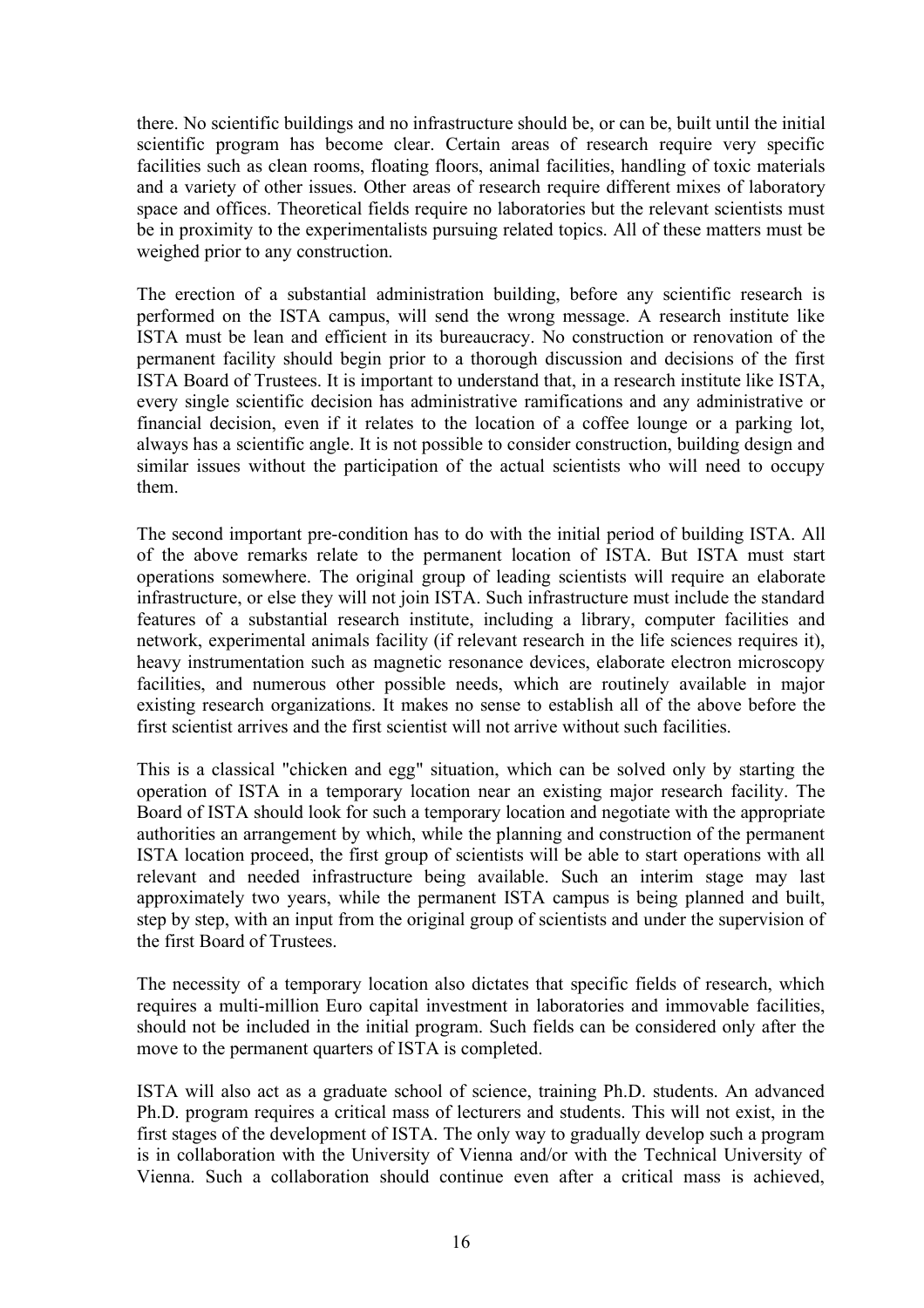allowing students of the different institutions to benefit from each other's programs. The establishment of a brand new graduate school program may even allow the existing universities to experiment with certain steps, which they would wish to pursue, and which, for historical or political reasons, may be more difficult for a university with an established tradition and rules.

Since all candidate temporary sites in the vicinity of the permanent location of ISTA are to be found only in Vienna, we might stress here that it would be extremely important and beneficial for ISTA if the city and the government of Vienna will join the sponsoring organizations of ISTA, both in the temporary stage and in the final location. The success of ISTA will inevitably enhance the prestige and the cultural and economic development of both Lower Austria and Vienna. It will be regrettable if the two provinces will not be able to collaborate in every possible way in developing ISTA.

In section 14 of this report, we comment on the possibility of establishing a program of international seminars and meetings organized by ISTA. Such a program, if approved by the Board of Trustees, could start almost immediately. It will require certain conference facilities, an auditorium and a guest house. Such facilities will be required for ISTA in the future, regardless of whether such a seminar program is initiated. This type of facility is the only one, which might be worth considering for immediate construction in the permanent site of ISTA or close to it.

#### **9. Amenities for the ISTA Staff**

The ability of a high-level research institute to recruit international "stars" and to guarantee their "happiness" and continuing scientific productivity depends primarily on the atmosphere, on the infrastructure and on various other amenities available to the scientists. While a competitive salary scale is important, it is surprising how crucial is the importance of all of these seemingly "minor" issues.

Most of the newly recruited scientists for ISTA will be relatively young and the well-being of their families should be a major concern. The international character of ISTA requires that any advantages, that ISTA can offer to its staff, will be equally available to non-Austrian students and scientists, both junior and senior.

The permanent ISTA site should allow its scientists to live in affordable and acceptable housing in the vicinity of the campus. It is preferable not to develop a special housing project within the ISTA campus. Experience in various countries shows that such housing projects often develop into a major administrative burden and they become an eternal source of friction within a scientific institution. However, if the vicinity of the ISTA campus does not allow for appropriate housing, either because of low quality or because of high prices, ISTA should consider the possibility of creating its own housing facility. This should be considered only after studying models for such programs in other countries and adapting them to the Austrian legal system and mentality.

The ISTA campus must eventually include a convenient guest house for the numerous short term visiting scientists, who will, hopefully, always populate the campus.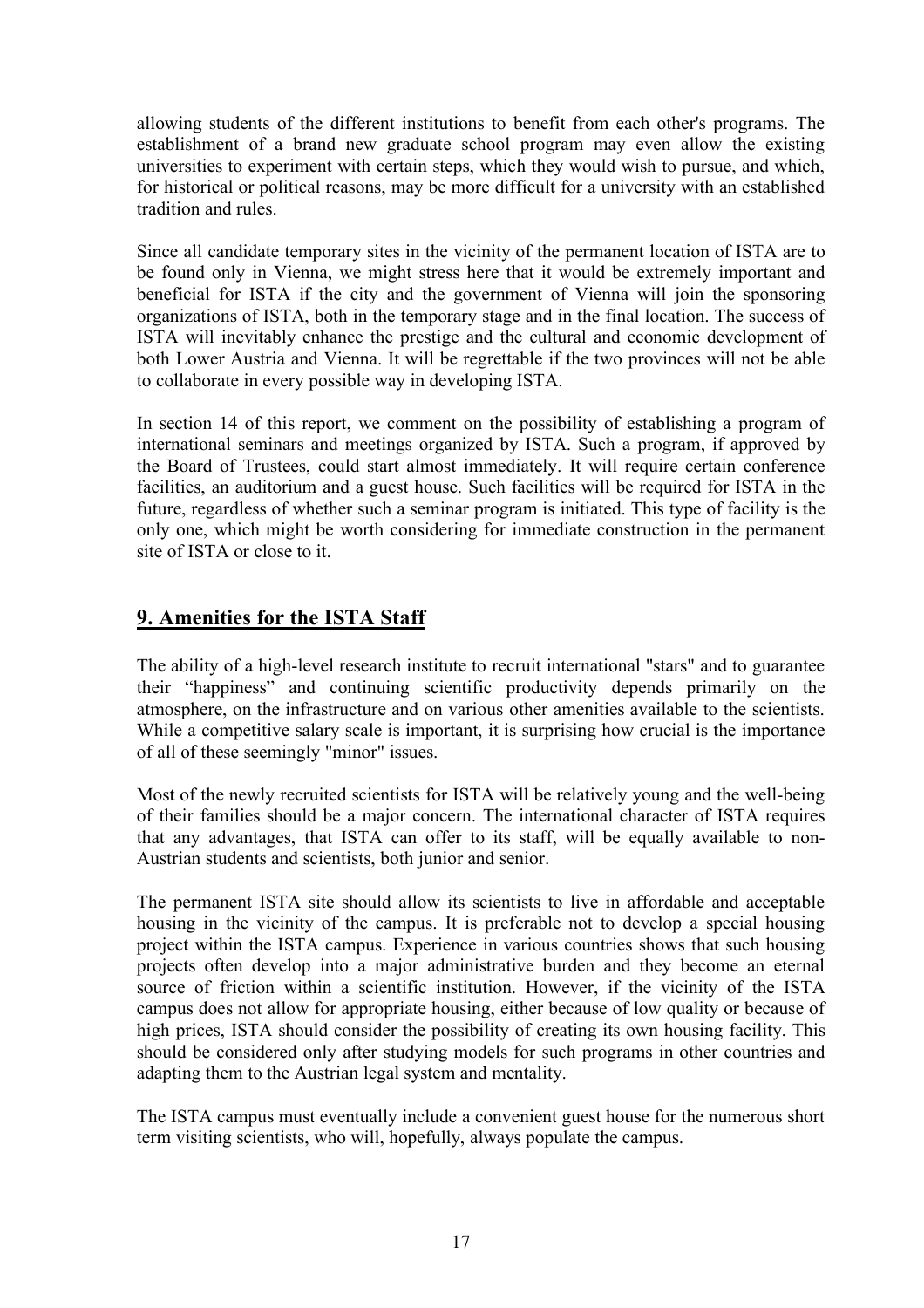Educational opportunities for the families of ISTA employees, including international schools, must be available. ISTA may wish to include in its employment conditions some assistance in securing such opportunities, especially for visiting foreign scientists and students. Child care facilities, with the aim of helping female scientists, students and other employees will be absolutely needed. It would be good to develop, with time, some recreational sport facilities.

The ISTA campus must have a fast and convenient means of transportation to Vienna and to its international airport. The instant contact with Vienna is important both for scientific collaboration with the leading Viennese research locations and for enjoying everything in culture and recreation that Vienna has to offer, both for visitors to ISTA and for its permanent staff. The ability of Viennese students to attend ISTA courses and for ISTA students to attend courses in Vienna depends in a crucial way on the commute time between ISTA and the relevant locations in Vienna. Every effort should be made to develop reliable and fast transportation along these lines.

The commute time to the airport is crucial. It is extremely important for scientists from almost anywhere in Europe to be able to fly to ISTA and return home, if necessary, on the same day. Every additional 30 minutes in driving time between ISTA and the airport, add one hour to the total needed time for such a round trip and reduce the probability that someone will embark upon it. This is especially true for members of the Board and its committees who may have to come to ISTA more regularly.

Assuming that the ISTA campus will become a focal point of science related seminars, lectures and conferences, it might be beneficial to also include a general culture program, especially regarding issues in the interface between science and technology, on one hand, and social, moral and political problems, on the other. For these and similar purposes, ISTA needs excellent conference facilities on its premises, from the very beginning, including dedicated staff to take good care of speakers, guests and audiences, respectively.

Every effort must be made to convert ISTA into a place where employees love to work. This sounds like the kind of slogan used by any modern employer. However, a research institute catering to the brightest scientists is truly dependent, in a very significant way, on this kind of atmosphere and attitude. Thus, everything should be done from its initiation to "embed" ISTA well within the local, regional, national and international (especially European) civil and political communities, in the context of publicity and media presence. One of the major tasks of the first President and the administration will be to attend to these issues from the very early stages.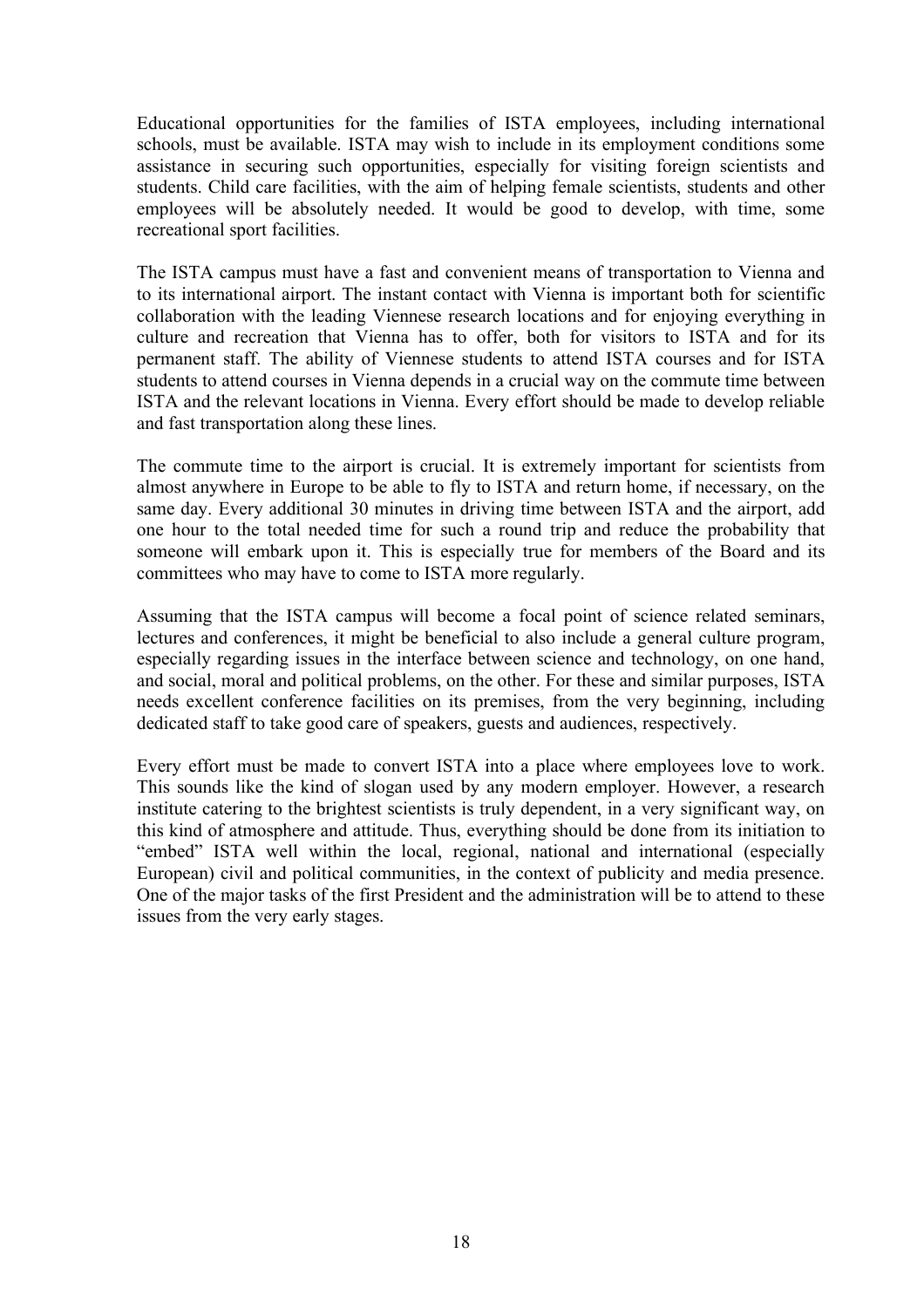#### **10. Scientific and Technical Appointments**

ISTA will need a continuous spectrum of different kind of employees, senior and junior research scientists, postdoctoral fellows, doctoral students, engineers, technicians, laboratory assistants and a wide variety of support and service employees.

The scientific leadership of ISTA will consists of Full Professors, leading their research groups and often functioning in various decision-making capacities. Every such person must have a long term contract, effectively forming a "tenured position", which is guaranteed, as long as ISTA is in existence, hopefully until the scientist retires. However, the Board of Trustees of ISTA will have to find legal ways of guaranteeing the future of these people, even in the unlikely case that ISTA will cease to exist. This is essential, if ISTA wishes to recruit such people away from their stable, permanent positions in leading research organizations elsewhere.

ISTA should also create temporary senior positions of independent researchers, leading their own research groups, with a five- or six-year appointment, possibly leading to a Professorship, either at ISTA or elsewhere. A clear policy must be established concerning the procedure by which such a person can become a Full Professor at ISTA. In some distinguished international academic organizations, such a career path is frowned upon, while in others it is a natural process. However, the opportunities for academic mobility within a small country are limited. We therefore believe that ISTA should not exclude such a possibility.

Every research team at ISTA should include postdoctoral fellows and doctoral students. Both groups of young scientists must receive competitive fellowships and will constitute the backbone of the research staff of the organization. It is important that ISTA take steps to ensure that the community of these upcoming researchers will be truly international, by actively recruiting them at least from all over Europe and preferably also from other continents.

A key element in a successful research group is often a relatively experienced person or persons, sometimes a senior scientist, on other occasions an engineer, technician or senior laboratory assistant, who acts as the "second in command" of the research team, supporting the group leader. Such people play somewhat different roles in research groups in different fields of science and their career is often less glamorous, but not less important, than those of the brilliant young postdoctoral fellows or the world renown leading Professor. ISTA must find ways of rewarding such people and providing them with an attractive career development. Their contribution to the success of a research organization is invaluable.

The nonscientific staff of ISTA will have to include routine administrative and support employees in matters such as finance, human resources and maintenance, but also highly specialized people with some understanding of scientific issues, dealing with public relations, contact with the general public and fundraising. This last group of professionals will have to play an important role, if ISTA is to flourish.

A high level performance of all ISTA personnel will be crucial for its successful operation. Hence, an appropriate human resource policy must be installed and followed rigorously. It should nurture and promote excellence and quality of performance, while being consistent and, whenever necessary, even severe, in rewarding or improving actual accomplishments. ISTA should aspire to become a model for human resource development and policy for a multitude of ambitious academic institutions.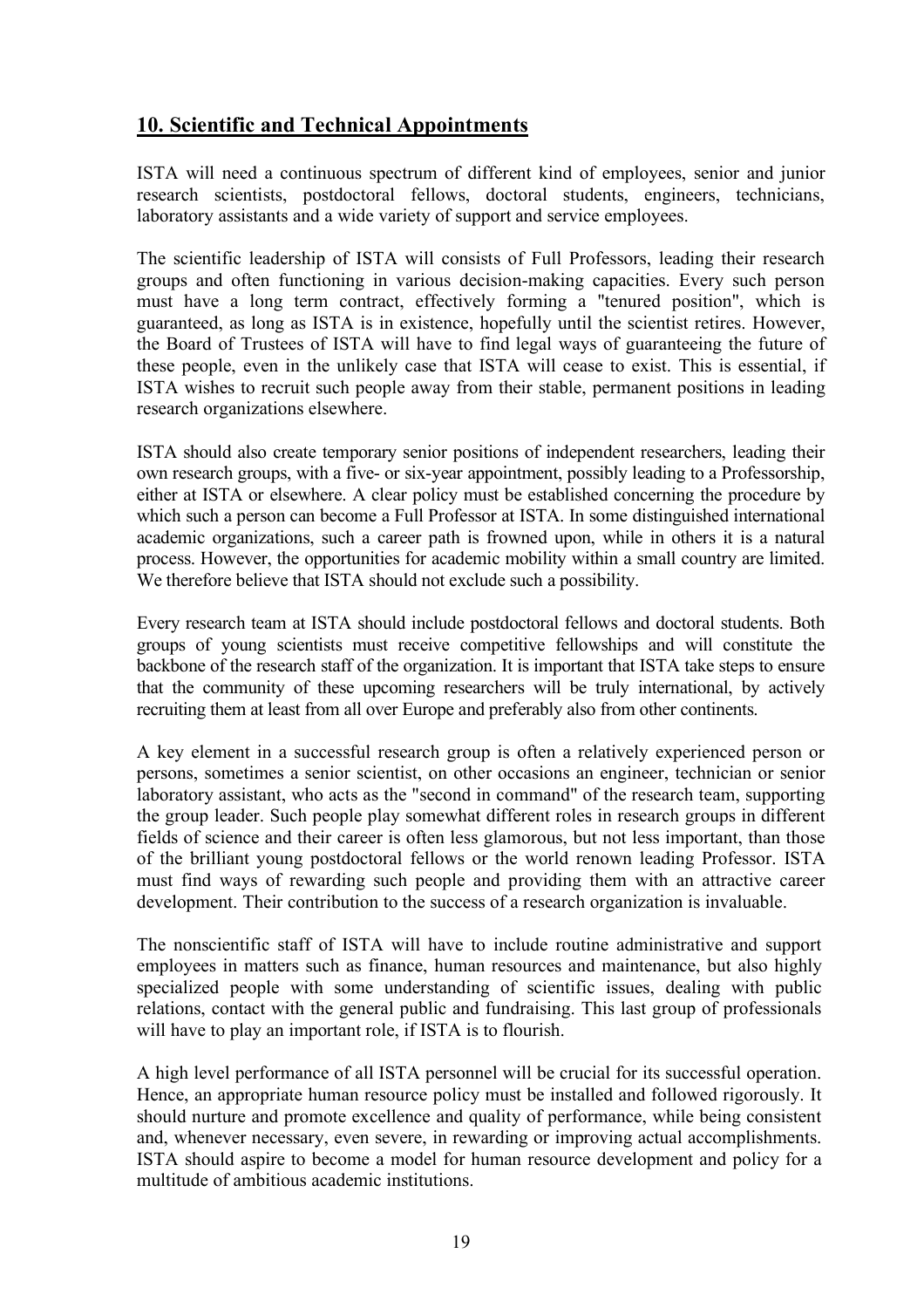#### **11. Relations with Other Research Organizations in Austria**

The goal of the ISTA project is to strengthen scientific research in Austria, not to weaken it. This can only be achieved if, in addition to a flourishing research program at ISTA, additional improvements and benefits will emerge for other research organizations and scientific programs.

The Austrian Government is committed to provide ISTA with "new" research funding, not coming at the expense of any other research program. It is imperative that this commitment will not only be honored in the immediate future, but will be reiterated by all government policy-makers over the years. It is equally important that funding for other science programs will increase, at the same time, indicating that the establishment of ISTA is not an excuse to cut research spending on other fronts. All of the above is consistent with the determination of the Austrian Government to increase the share of its national investment in research and development.

The ideal relation between ISTA and the leading Austrian universities and research institutes should be that of close collaboration and friendly competition. ISTA should avoid "raiding" the leading talents of the Austrian universities and should not enter into specific scientific topics in which excellent research teams already exist in Austria. We hasten to add that, when we use here the word "excellent", we refer only to scientific enterprises which are judged to be so by the highest international standards and reviews and not to "self-proclaimed excellence", which is abundant everywhere in the scientific world.

ISTA scientists should be allowed to compete on equal terms, like any other scientists in any Austrian research organization, for funding from all government programs including those of FWF, FFG and other agencies. The same applies to all international funding programs.

ISTA should encourage joint projects between its research groups and those of other universities and institutes, as well as joint seminars and regular discussions. In some cases, it might also be beneficial to establish joint projects with industrial research and development teams, both in Austria and abroad.

ISTA should also encourage teaching by its scientists at the universities and teaching by university scientists at the graduate school of ISTA. It should develop a program of appointing "Adjunct Professors" from the universities at ISTA and allow its own professors to accept positions of "Honorary Professors" at the universities. In certain fields of research it might be advantageous to initiate joint Ph.D. programs with other universities.

The common theme to all of the above options is a consistent effort of complementing, not replacing, the research activities in existing institutions. ISTA should contribute to the success of others by offering close collaborations with its research teams and use of its facilities. Subject to this central theme, any additional reasonable initiative should be welcomed by the management of ISTA, from the very beginning.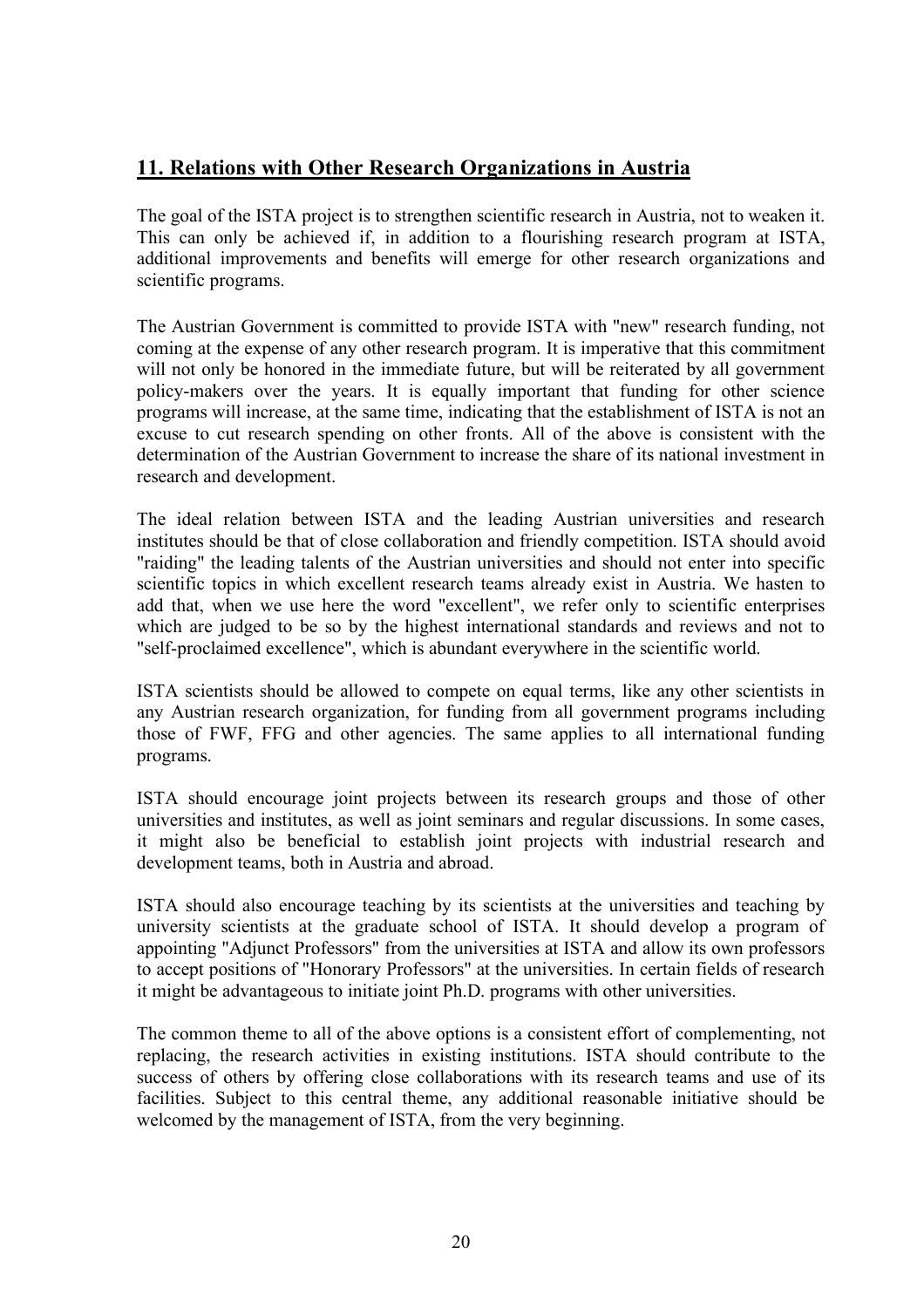#### **12. Ph.D. Program and the ISTA Graduate School**

ISTA should develop a graduate study program towards the Ph.D. degree, in all its fields of research. Such a program should be designed along the international model of a combination of courses, seminars and research work, with well defined evaluated milestones along the way and with constraints regarding the length of time of developing a thesis. Such successful Ph.D. programs can be found in other international research institutes which award their own degrees, like Rockefeller University and the Weizmann **Institute** 

The graduate study programs should be open to qualified applicants from all over the world. They must be carefully chosen according to fair and transparent rules, based only on quality. Students should be accepted for a thesis work only on the basis of their outstanding achievements and only if an ISTA professor is willing to be their supervisor. The language of instruction at ISTA, as in any other international scientific organization, should be English. ISTA should compete for the best available students, both in Austria and abroad.

There is an intensive process of discussions concerning the structure and methods of Ph.D. programs in Europe. At a time of such a transition, it might be easier to create a new program along the reformed lines, than to modify an existing program. In that respect, ISTA may serve as a model and a testing ground for other Austrian universities. A strong collaboration with one or more universities may even allow them to change their own programs, through the collaboration with ISTA, in a more efficient way, facing lesser opposition from more traditional doctrines.

In the first stages of the development of ISTA, when the total number of professors and students will be small, it will not be possible to develop a full independent Ph.D. program. This is yet another reason for beginning operations of ISTA in the immediate vicinity of an existing research establishment, and moving its full scale operation to a permanent location only at a later stage, when a critical mass is achieved and the necessary infrastructure exists. At this preliminary stage, a wise collaboration program with another university can be extremely advantageous to both sides.

In the long run, the quality of the students at ISTA (and the quality of the postdoctoral fellows) will be almost as important as the quality of the leading scientists. The contribution of ISTA to Austria and to the scientific world should be measured not only by the quality of its research results but also by the excellence of the students it will train for the Ph.D. degree. Such Ph.D.'s are an important element in any technology based industry and economy.

#### **13. International Character**

We have already commented several times on the necessary international character of ISTA. In the world of science, isolation emerges from a state of mind, not from geographical or political constraints. ISTA must avoid isolation. It should emphasize its international character from the first day of its existence, beginning with the composition of its initial Board of Trustees and continuing with its recruiting program, graduate school, public events and any other component of its activities.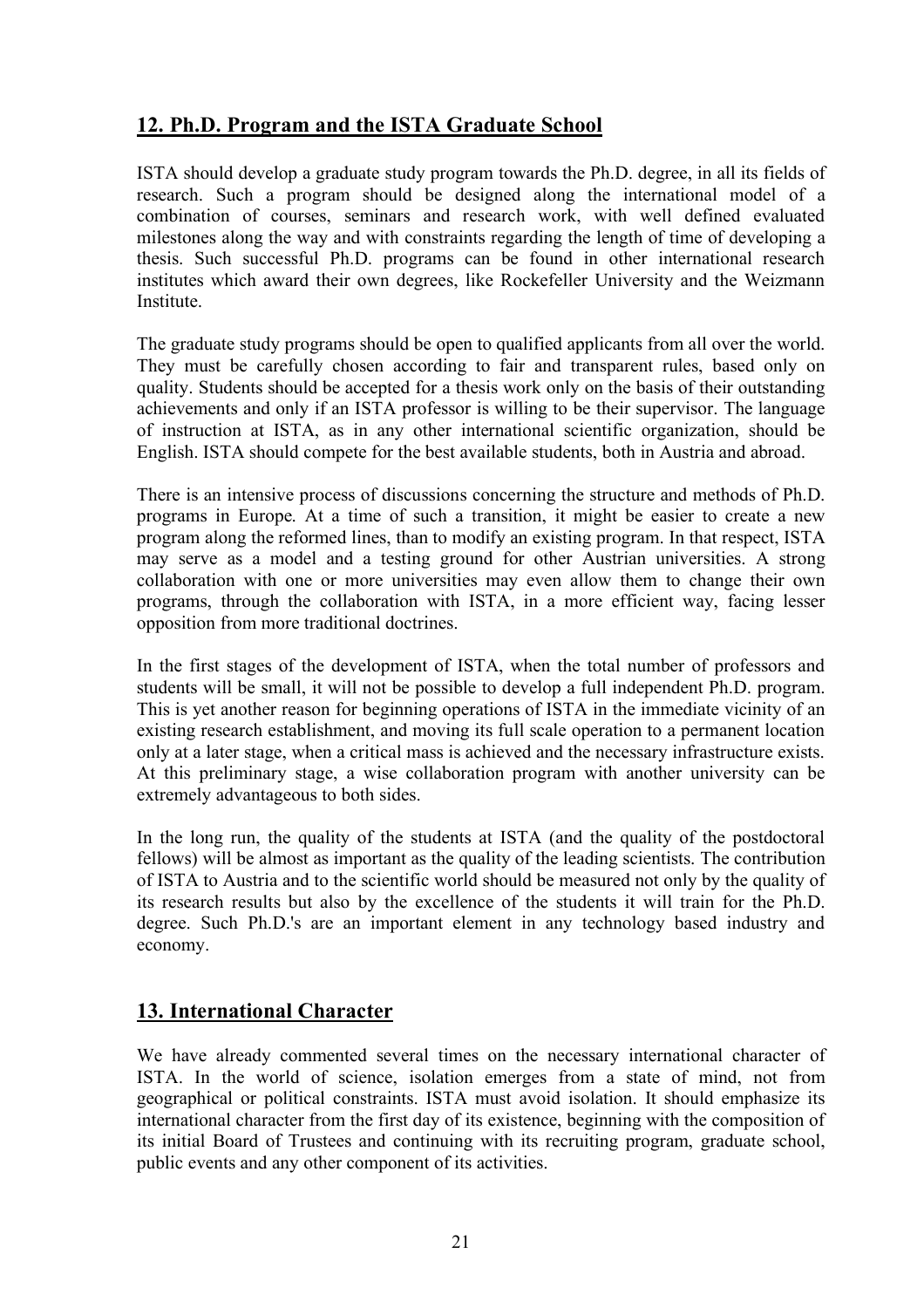Any scientific research institute can succeed and flourish only if it is truly international. This means a multinational team of researchers, strong international scientific collaborations with foreign institutions, a good balance between Austrian and international postdoctoral fellows and graduate students, a constant flow of long-term and short-term visiting professors from other countries and a practice of holding all seminars, lectures and announcements in the "Lingua Franca" of international science, namely the English language.

A warm hospitality to an international group of scientists, young and older, must include a special attention to their living conditions in a country, which is foreign to them. Hospitality to families, proper international schooling for the children and affordable good quality housing are almost as important as the scientific facilities, in guaranteeing the success of ISTA in attracting high level scientists from other countries. The financial cost of these last items is minor, relative to the resulting benefit. It is more a matter of management attention and good will than of a financial burden.

#### **14. Public Image, the Name of ISTA and its "Corporate Identity"**

The eventual success of ISTA depends primarily on its scientific achievements. However, these can happen only after a few years of hard work. No achievements will be possible, if ISTA will not succeed in attracting excellent scientists and in providing them with the best equipment, services and atmosphere.

ISTA will also require major financial support, not only from the federal and local government, but also from private and international sources. All of this may happen, with some success, once ISTA is recognized internationally and nationally as an outstanding research institute. But none of this is guaranteed during the first few years.

On a different front, ISTA must be embedded in its immediate physical and geographic neighborhood, not as an ivory tower but as a friendly neighbor. It must contribute to the community and it must consider the needs of the community in its own development, in terms of issues of traffic, noise, dangerous substances, cultural activities, transportation, schooling and many other topics.

For all of these reasons, it is extremely important for ISTA to pursue vigorously a wise policy regarding its public image. It should establish, as early as possible, its own "corporate identity" with an appropriate permanent name for the organization, a program of public events and a variety of efforts to gain recognition in the international scientific world. It should also foster "outreach activities" of various cultural and educational kinds for the local, regional and national communities interested in the flourishing of "its" ISTA.

The Board of Trustees should discuss the final official name of ISTA. The name ISTA is not very attractive and should probably be replaced. Some of the relevant considerations are:

(i) There are numerous other organizations in the world carrying this acronym (from the "Indiana Science Teacher Association" through the "International Seed Testing Association", to the "Israeli Student Travel Agency"). There are also several commercial companies named ISTA.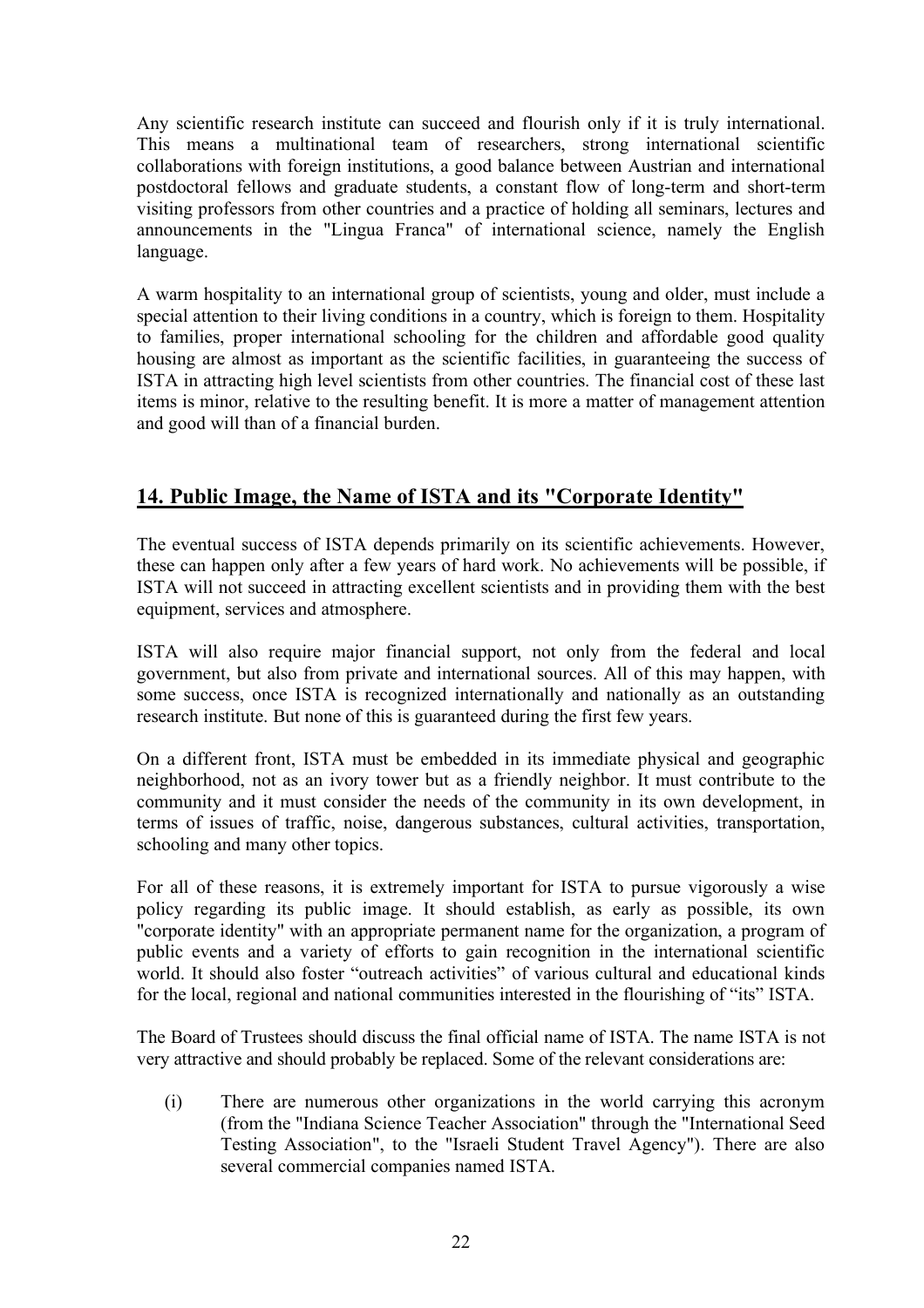- (ii) Words like "excellence", "elite" and similar attributes should not be included in the permanent name. Excellence can be only achieved by scientific success, not by declarations, and ISTA should avoid using such self-evaluations.
- (iii) While ISTA will award Ph.D. degrees, it is not a full fledged university. Hence it should not be called a "University".
- (iv) The words "Science" and "Institute" are correct and natural for the name of ISTA.
- (v) The national identification is debatable. It is indeed an Austrian Institution but it has international aspirations. We cannot think of another major research Institute in the world which carries the name of its country.
- (vi) Naming ISTA after a great scientist is not straightforward, because most such scientists already have research institutions named after them and duplications create confusion.

It is not for us to determine the final name of ISTA, but the Board of Trustees should address this issue soon. International name recognition is important for such an Institute. It is one of the important tasks of its international "branding", i.e. the development of a clear identity which is attractive to the best talents and scientific achievers in the world.

In order to place ISTA, as soon as possible, on the national and international scientific scene, it might be worthwhile to initiate, in parallel with the selection of the first scientists, a series of public events, lectures and seminars, aimed at the general public, but also at the scientific and academic community. The ISTA Board should consider the possibility of having such events as the first activities in the permanent ISTA campus, with the dual aim of creating an immediate bridge between ISTA and the general public and establishing it as a living and active entity. Such activities should never become the main goal of ISTA, but they might become an important added value.

In designing the full program of these events, three types of formats might be considered:

- (i) Bringing exciting new basic science to the attention of the general public, in a popular and attractive way by lectures and other types of presentations.
- (ii) Discussions with (rather than lectures to) the public, dealing with issues at the interface between science and technology, on one hand, and ethical, economic, environmental and medical issues of general interest, on the other hand. Typical current subjects might include the world energy crisis, stem cell research, internet and privacy, avian flu, and numerous other examples.
- (iii) International high level scientific symposia on topics, which are on the agenda of the recruitment program of ISTA, serving as an attraction point (and testing grounds) for practitioners in Austria and abroad.

All of these activities could preferably take place at the permanent ISTA location or, until the permanent campus is ready to host them, in proximity to the temporary ISTA quarters.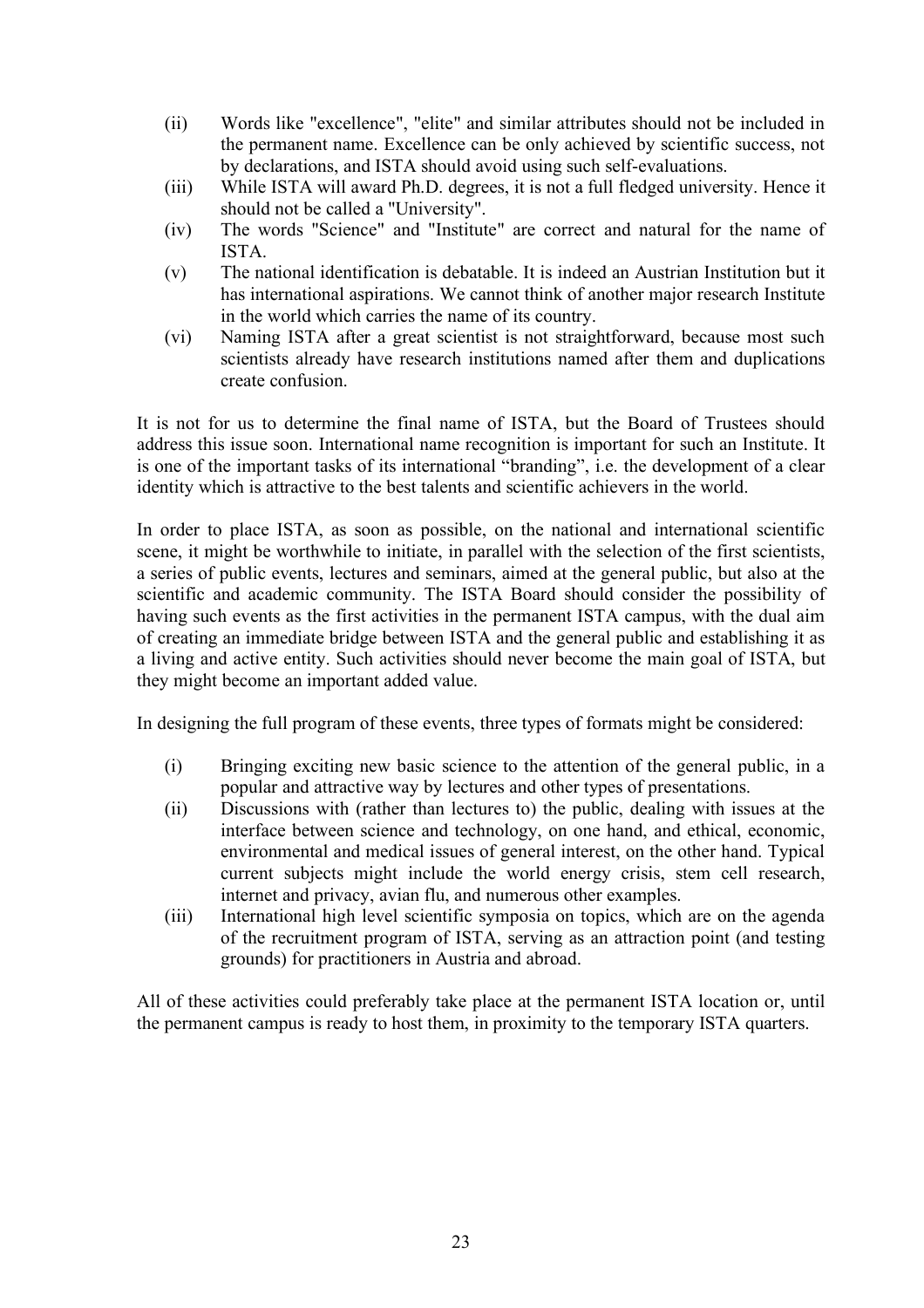#### **15. Financial Considerations**

All of the above requirements cost money. The initial allocation of the federal government and the local government, as well as the intention of the Austrian industry to contribute its share, should be sufficient for a successful initial operation. It is extremely difficult to plan for the ISTA budget five or ten years from now.

A reasonable rule for a high level scientific research institute is that approximately 60%- 65% of its operating cost (excluding new investment in major facilities and buildings) goes to salaries, fellowships and benefits. The average cost per person is about 50,000-60,000 Euro (averaging over everyone from the highest paid professor to the Ph.D. student). With these numbers, we conclude that an Institution with, say, 500 employees and Ph.D. students would require an operating budget of, at most, 50,000,000 Euro per annum, excluding major capital investments. Needless to say, this estimate can only provide an order of magnitude of the necessary budget. It is safe to assume that every 100 additional employees will cost approximately another 10,000,000 Euro per annum. The capital investments in the first few years, in buildings and major equipment will, of course, be very substantial and will be needed in addition to the above sums.

The main difficulty in forecasting the financial needs for the routine operation of ISTA stem from the fact that, at the beginning, the limiting factor in recruiting top scientists will be the quality threshold and not the financial limitations. As a result, the rate of cash needed by ISTA in its first few years is extremely hard to predict. We do not want ISTA to recruit mediocre scientists, just because funding is available and we do not want ISTA to miss golden opportunities just because certain funds will arrive a few months after they are needed. This kind of operation, especially in the first few years, rises or falls on the successful acquisition of a very small number of outstanding people. This must require extreme flexibility in the cash flow of the promised funds.

We therefore recommend that the committed funds by the governments and by the industry be made available to ISTA in a flexible time schedule, allowing ISTA to carry unused budgetary commitments from one year to the next, and to call upon budget allotments earlier or later than previously planned, when a justified need arises or sudden opportunities become available, without having bad consequences for future budget negotiations with its financial backers.

In the long run, ISTA will have to diversify its sources of income. ISTA should expect the federal government to continue its support and we hope that more than one province will support ISTA. We have already commented on the hope that a close collaboration between Lower Austria and Vienna will emerge, with support from both. ISTA scientists should also compete for numerous research grants from national and international sources, including the EU and the various Austrian national funds. One would also hope that some specific projects will attract the interest of related industries from Austria and other countries.

It is crucial for ISTA to be a pioneer in raising private philanthropic contributions. There is no such established tradition in Austria, but with the correct tax structure it should be possible for Austria, as for the rest of continental Europe, to emulate the success of philanthropic giving in the US and UK. It is a fact that, in the field of science (as in the fine arts), the most successful fundraising institutions are the ones who can attract their benefactors by their good management and scientific success, not the ones that are needy and decaying. Scientific success breeds private gifts, and those can help the scientific program.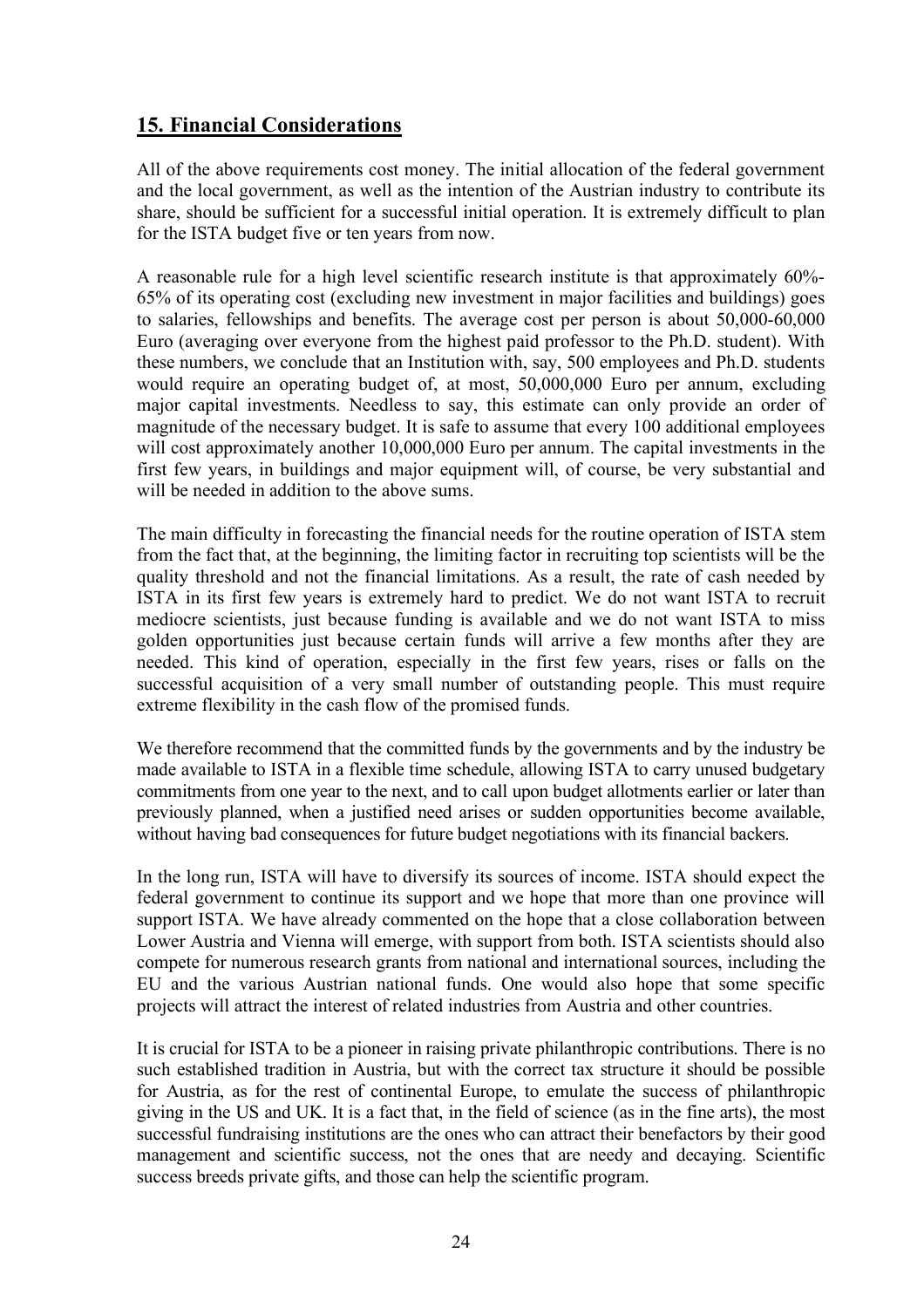Eventually, one would hope that ISTA will also benefit from income based on its inventions, patents, royalties and other forms of intellectual property. This should be vigorously pursued, but cannot be expected to bear fruits in less than a decade or so.

Both philanthropy and income from intellectual property should be channeled not only to the pressing current needs of ISTA but also to the creation, in the long run, of an endowment fund. Such an endowment, if properly invested and maintained, can add a substantial solid component to the annual income of such an institution. The creation of an endowment requires even more advanced thinking and planning than the already difficult goals of standard philanthropy and intellectual property, but the long lead time of such an activity makes it imperative to start such plans and activities, as early as possible. Many of the leading institutions in the US and UK are competitive only because of their substantial endowments. If ISTA wishes to reach this stage, several decades from now, it should start planning and acting immediately.

It is important to observe that, in the long run, a high level of excellence can be maintained only by a diversified basket of income sources, some of which are egalitarian, in the sense that they are available to all other institutions, and some of which are unique to an institute which attains an outstanding level. Here, again, we have a classical "chicken and egg" situation. A decade from now, ISTA will not flourish without extra diversified sources of income, but those will not be available if ISTA does not excel.

We therefore recommend that all such sources of income should be pursued from the very beginning of operation, even if their fruits will only come years later. This is the nature of scientific work and this is also the nature of securing the necessary resources.

#### **16. The Next Immediate Steps**

The first immediate step for ISTA is the appointment of the first Board of Trustees, according to the Law and, hopefully, in accordance with the recommendations outlined in this report. From that moment, the Board must take complete control of all matters related to ISTA. It must maintain its independence from all other entities, including the federal government, the local government, the Federation of Industry and any other source of support.

The Board must soon elect its Chair and vice-Chair, its executive committee and its scientific board. In the initial stages of building ISTA, some members of these bodies may be required to invest a considerable amount of time to the affairs of ISTA and they must therefore be remunerated accordingly. These people will not be able or willing to accept their assignments or even to consider accepting them, without knowing the details of their engagement in terms of time, responsibility and reward. ISTA must also have a skeleton administrative staff, to deal with its initial operations. This staff will have to deal with the process of the incorporation of ISTA as a legal entity, according to the Law. It will also have to prepare all meetings of the various Boards and committees and establish contact with all the funding organizations. It will also become the address for any enquiries concerning ISTA, both from the general public and from the international scientific community.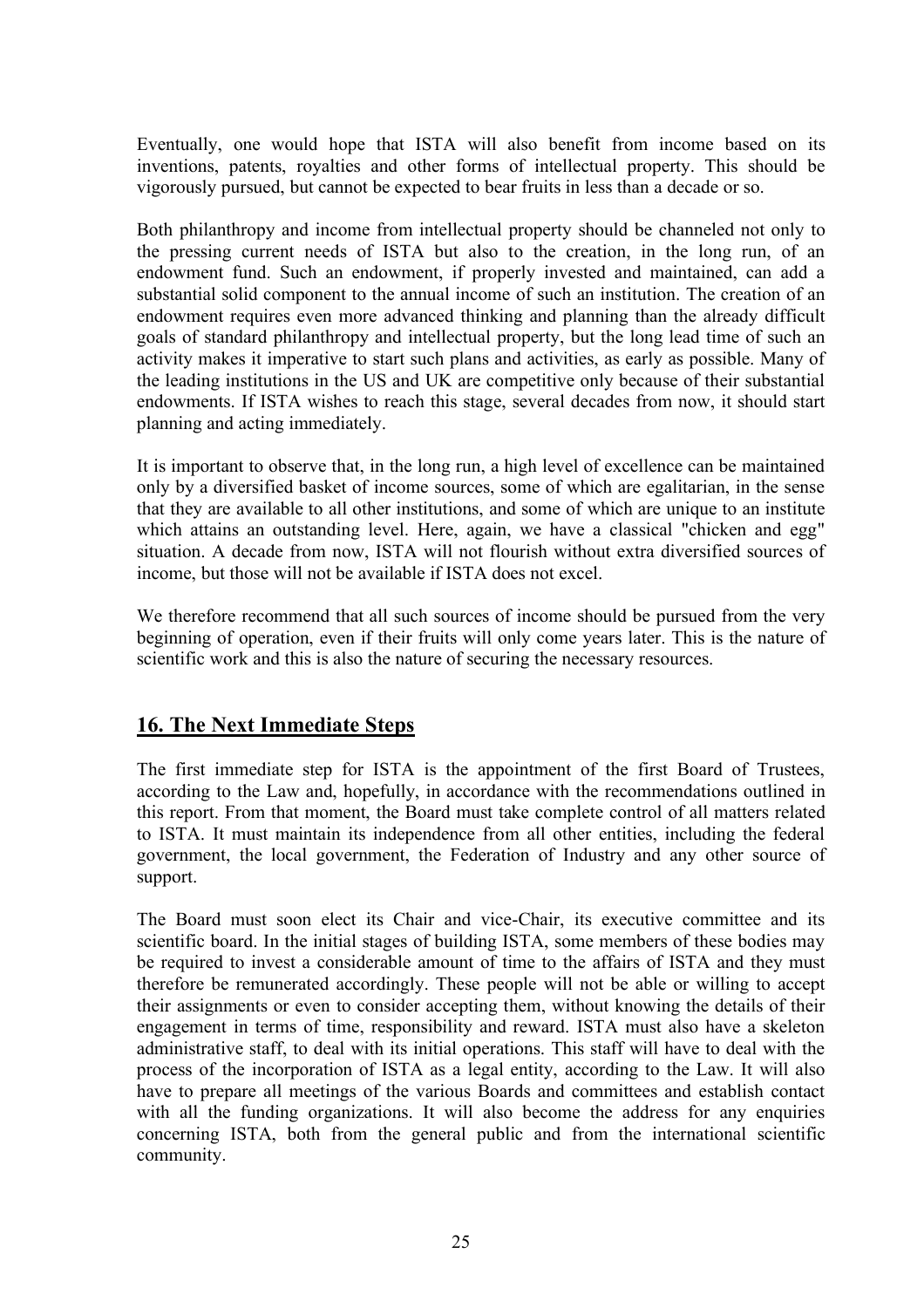In order to enable ISTA to take these first steps, it might be useful to solicit the help of a temporary legal entity that could activate all of these functions. Since the Federation of Industry is committed to raise substantial funding for ISTA from amongst its members and since it will have to create a foundation with which these funds will be deposited and to which they have to be trusted, it might be helpful if the same foundation will agree to serve as the "starter" of operations of ISTA, employing the initial small skeleton staff and contracting with those members of the various ISTA boards, whose services will require considerable consulting activities. We believe that it will be possible to set up a Foundation ("Stiftung") or a Trust, which will serve both for the purpose of holding the industry funds for ISTA and as a temporary initial contracting organization for the first people operating on behalf of ISTA. Eventually, of course, ISTA itself will be able to assume these responsibilities.

As soon as these preliminary steps are completed, the ISTA Board of trustees will have to address the next urgent issues, which are:

- (i) Defining the process and the timetable for the search of the first President of ISTA.
- (ii) Beginning the process of selecting the first leading scientists and their scientific fields.
- (iii) Determining the permanent name of ISTA and considering any other necessary steps to establish its identity and existence on the national and international scene.
- (iv) Selecting a location for the temporary first operations of ISTA and initiating a strong collaboration with one or more existing research organizations.
- (v) Beginning the planning of the permanent campus of ISTA, possibly with an eye towards beginning public activities there, even before the commencement of research activities.

At a somewhat later stage, but not much later, attention must be given to the design of the Ph.D. program and to rules concerning intellectual property.

The leading scientists of ISTA, when they join its staff, should always become part of the decision making process of the ISTA governing bodies. This will require a complex, step by step, dynamic transition of power.

We believe that the ISTA goals are ambitious but feasible. With enough determination, patience and far-sighted vision, it can develop into a great success.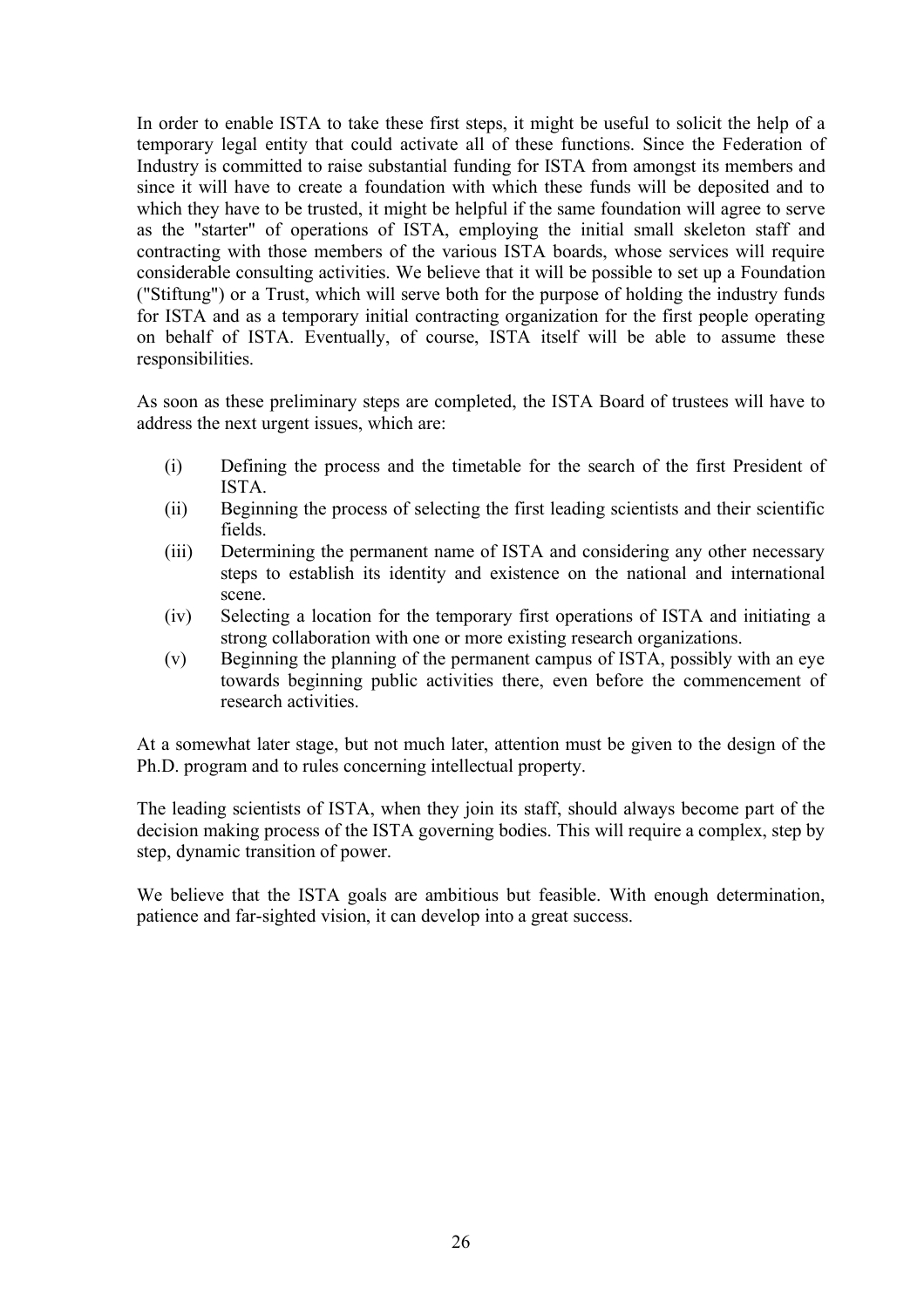## **Acknowledgements**

We thank the Federation of Austrian Industry, and particularly its President Dr. Veit Sorger, Dr. Claus Raidl, Mr. Markus Beyrer, Dr. Thomas Oliva and Mr. Roland Sommer, for their support, hospitality and enthusiasm for this project.

We are indebted to all leaders of the Austrian federal and regional governments and to many of the main pillars of the Austrian scientific community, who shared with us their views and who devoted precious time to guide us through the intricacies of creating a new Institution like ISTA. In particular, we appreciate the time devoted to us by the Chancellor, by the Minister of Education, by the Governor of Lower Austria and by the presidents of Austrian Universities and leading research organizations.

We have benefited significantly from the experience and wisdom of the members of the preliminary teams of scientists and policy makers, who studied the ways and means of pursuing the goals of the proposed institute.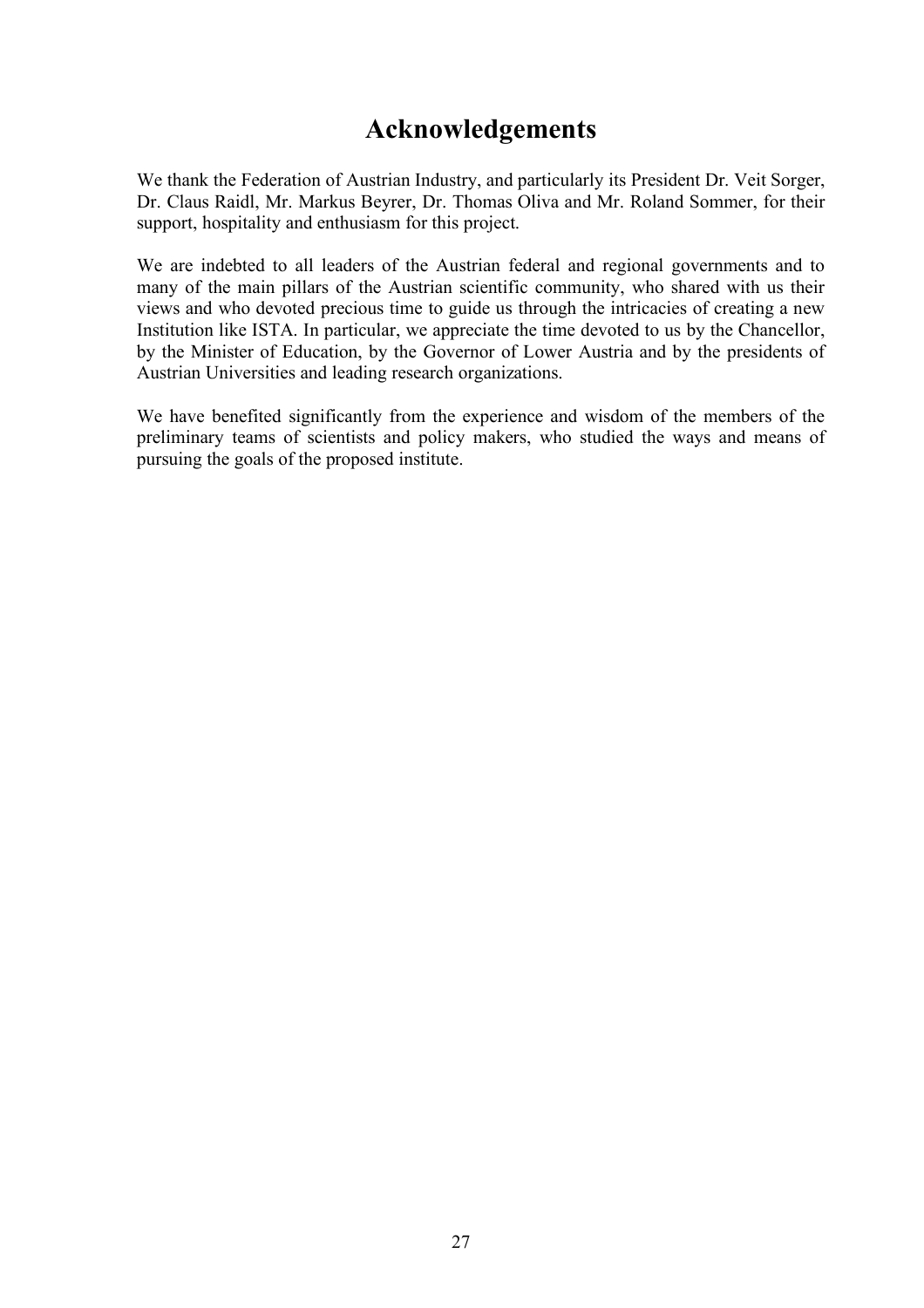## **Appendix: Letter of Appointment to the International Committee**

**Text of letter from Dr. Sorger, President of the Federation of Austrian Industry, to Professor Harari, Chair of the International Committee. Similar letters sent to Professors Kuebler and Markl.**

Prof. Haim Harari Weizmann Institute of Science Rehovot 76100 Israel

Vienna, March 10<sup>th</sup>, 2006

Dear Professor Harari,

Taking note of the fact that the Federal Republic of Austria has decided to establish a large high-quality advanced research institute in the natural sciences covering the main fields of research including a graduate school but not undergraduate studies and taking into consideration that the initiative for this "Institute for Science and Technology – Austria" originated from a group of leading Austrian scientists and that the idea was adopted by the government of Austria and was welcomed by the Federation, by regional governments within the country and by many in the scientific and academic community, the Federation of Austrian Industry wishes to appoint a small international committee of prominent scientists having experience in managing and building similar scientific institutes in other parts of the world to pursue the next steps for the establishment of the "Institute for Science and Technology – Austria" ("AIST").

We are grateful to you, Prof. Harari, that you have agreed to chair this committee and that you will together with the two other members of the International Committee – Professors Kuebler and Markl, in particular address and provide proposals for

- a) the governance of AIST;
- b) the board structure of AIST;
- c) the management structure of AIST;
- d) time tables for establishment;
- e) possible intermediate steps en route to a permanent operation
- f) connection to existing infrastructure;
- g) interaction with existing institutions;